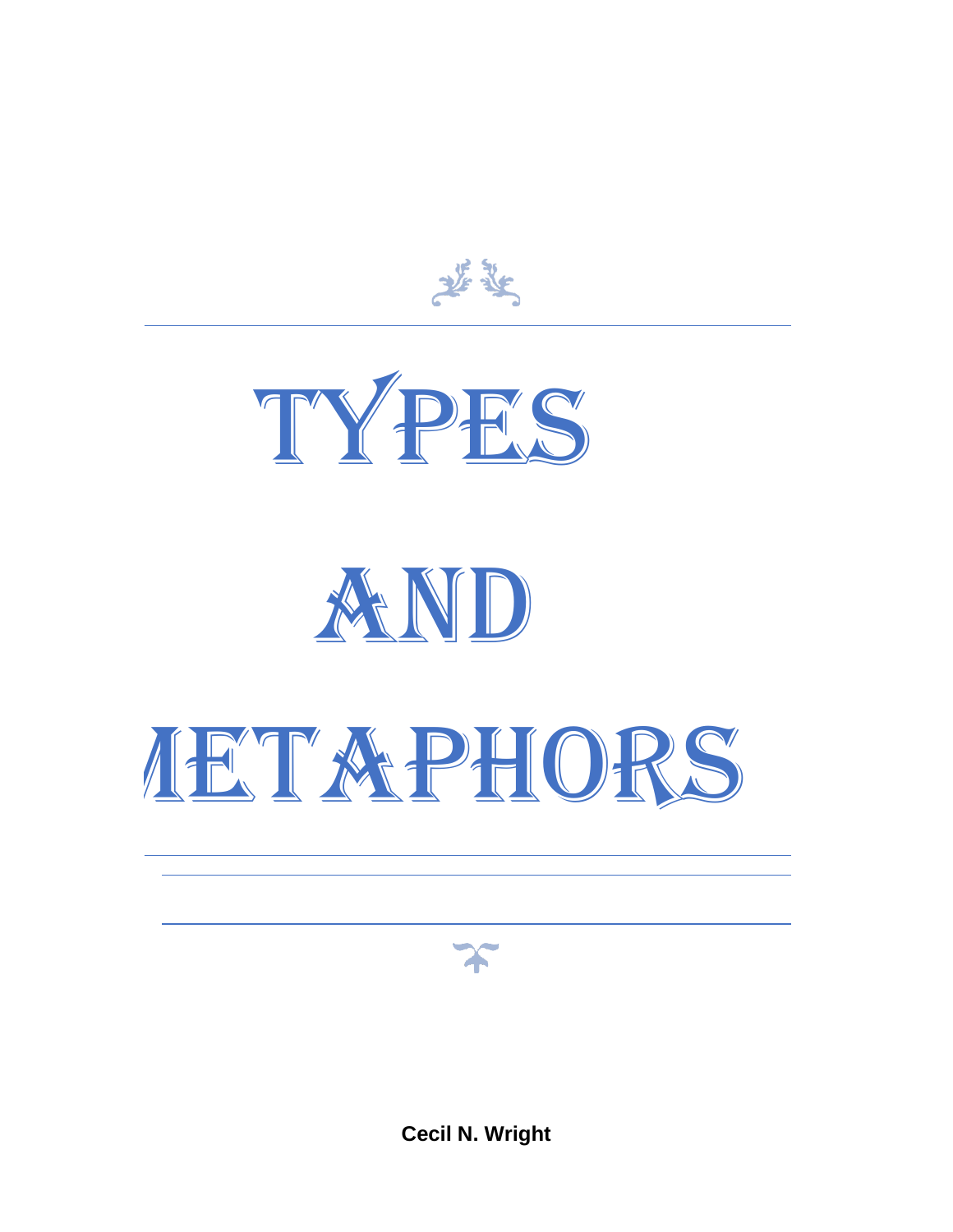# **DEFINING TYPES AND METAPHORS**

### I. INTRODICTION.

This is in response to a request from a respected preacher brother of many years, to "many a paper defining distinctly the variations [of] terms found on page, Contents, [which] seem to be all from the same family yet meaning something different in each word shown," in a book he owns. It is a massive volume of 1,007 pages plus xxviii preliminary and prefix pages, entitled Preaching from the Types and Metaphors of the Bible, by Benjamin Keach (1640-1704) of London, England.

He described on the inside back flap of the dust cover of the book as a "self-taught man" who "gained fame as a powerful preacher and defender of Baptist doctrine," who according to the Foreword (page vii), began preaching at 18 years of age and during his ministry of 46 years over 40 works came from his prolific pen.

Conspicuous among those works was the tome mentioned above, first published in London, but not till 1855, more than 150 years after the author's death, and under the title, Tropologia: A Key to Open Scripture Metaphors, together with Types of the Old Testament, prefixed by "Articles to prove the Divine Authority of the Holy Bible." But under its present title it was copyrighted and republished by Kregel Publishing of Grand Rapids, Michigan, U.S.A., in 1972 and reprinted in 1975, 1976, 1978, and 1980, whether more times since then I do not know.

On the "Contents" pages (v. and vi.) of the latter, two parts are listed: Part I, DEFINING AND INTERPRETING TYPES AND METAPHORS AS USED IN THE BIBLE, 240 pages, referred to in the abovementioned request; and in Part II, SOURCE MATERIALS FOR PREACHING FROM THE TYPES AND METAPHORS OF THE BIBLE, the remaining 767 pages.

1. TROPHES AND FIGURES: Metonymy, Irony, Metaphor, Synecdoche, Catachresis, Hyperbole, Allegory, Proverb, Enigma.

- 2. SHEMES AND FIGURES: Figures, Schemes
- 3. TYPES AND PARABLES: Types, Parables.
- II. DISCUSSION.
- 1. General Observations.

On Pages 1 and 2 of the text proper, is a duplication of the above table of contents, beginning under the heading of TROPHIES AND FIGURES, with the addition of occasional explanations before taking up individual types and metaphors. The first explanation is a by-line below the heading, as follows: "SCRIPTURE RHETORIC, or SACRED ELOCUTION, may be reduced to two principle heads or chapters" – "Trophies," and "Figures."

a. Of "*tropes*" it is stated that "they concern the sense of the words, viz. "when they are drawn from their proper and genuine signification to that which is different or contrary; Which the etymology of the word shows; for *tropos* is derived from *trepo* signifying *verto*, *muto*, to turn of change."

In the foregoing, the nouns *trope*, *trophe*, and *tropos* seem to be used interchangeably though they do not mean the same notwithstanding having a common derivation, namely, from the verb *terpo* to turn or change.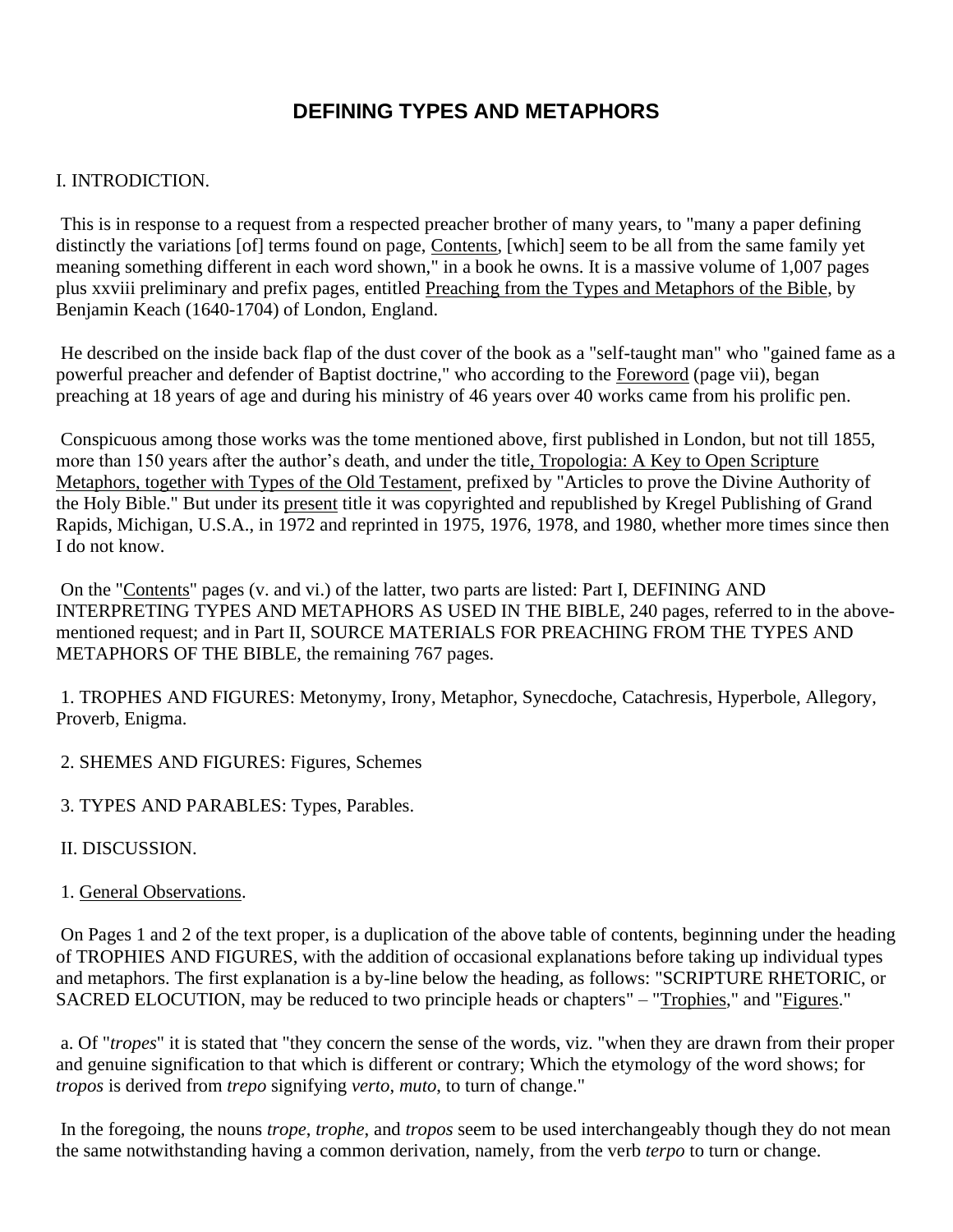The word "*trope*" as a figure of speech is an anglicised form of the Greek word *trope*, occurring one time in the New Testament, in James 1:17, where it speaks of a "shadow of turning," referring to the shadow of night being cast by the turning or rotation of the earth on its axis. It is not there used as a figure of speech, but the figure of speech named from it does indicate a turn or change, that is, of language from its literal meaning to a figurative meaning, as the literal turning of the earth changes day to night in any given area of our globe.

*Trophe*, however, is not a synonym of *trope*, as represented above, but instead is used of nourishment or food, and of such it is used 16 times as follows (in the King James Version): "MEAT" 13 times (Matthew 3:4; 6:25; 10:10; 24:25; Luke 12:23; John 4:8; Acts 2:46; 9:19; 27:33,34; Hebrews 5:12,14; "FOOD" 3 times (Acts 14:17; 27:38(occurring in the phrase, *koresthentes trophe*, meaning having been satisfied of [or, with] food, but rendered in English idiom as "had eaten enough"); James 2:15).

b. Of "figures," it is likewise stated that "the Greeks call [them] {*S*}*chemata*, signifying the habit or ornament of speech, do not alter or very the sense of the words, but embellish, beautify, or adorn them." For two reasons I have added the "S" at the beginning and not perceived as such by proofreaders.

One is that without it I could not find such a word in lexicons of either New Testament or secular Greek, leading me to believe it to be a typographical error, likely made by the typesetter and not perceived as such by proofreaders.

The other is that when later the subject of "Schemes and Figures" begins to be dealt with in the text (p.199), it is said: "The word *Schema*, principally and properly signifies a garb, habit, or ornament of the body; and by a metaphor is translated to signify the beauty or ornament of speech, as Aristotle and Cicero say [one a Greek, the other a Latin]. The Latins render it figure (as some say) because stage-players, by the variation of shifting of their habit, represented divers figures of men: these figures are called rhetorical lights and ornaments, and do not change the sense of the words, as *tropes* do, but give embellishment or beauty to speech."

It is likely that Aristotle used the Greek word *schema*, and that Cicero used the Latin word *fifura*, a form, shape, figure, from *fingere*, to form, shape, as per Webster's New Twentieth Century Dictionary, Unabridged (1959).

The latter also says of the Latin *figura*, that in rhetoric it is "a figure of speech: that in grammar it is a deviation from rules of analogy or syntax: an unusual construction"; and that the phrase "figure of speech," is "an expression using words in an unusual or nonliteral sense to give beauty of vividness of style: metaphor, personification, simile, litotes, hyperbole, metonymy, synechdoche, etc.; trope."

The upshot seems to be that in general usage, "Tropes" (or tropical language) and "Figures" ("figures of speech," or figurative language) are in our day practically one and the same thing, whereas at an earlier time "figure" was considered as a species of "trope," confined largely (yet not exclusively) to tropical language that adorns but does not change the meaning.

c. The third category on the contents page, namely, "Types and Parables," is not mentioned again on pages 1 and 2 with the above, but is treated on pages 225-240. We shall, however, include in our effort at "defining distinctly the variation [of] terms found on page, "Contents." Moreover, a subhead on page 228, reads: "Prophetical Types, and Typical, and Symbolical Actions." Consequently, we shall include "Symbols" in our definition of terms.

Our "definitions" will aim at being as simple and summary in form as we can reasonably make them, with enough examples to be aptly illustrative and of practical value without beginning to be exhaustive.

#### 2. Definitions of Terms.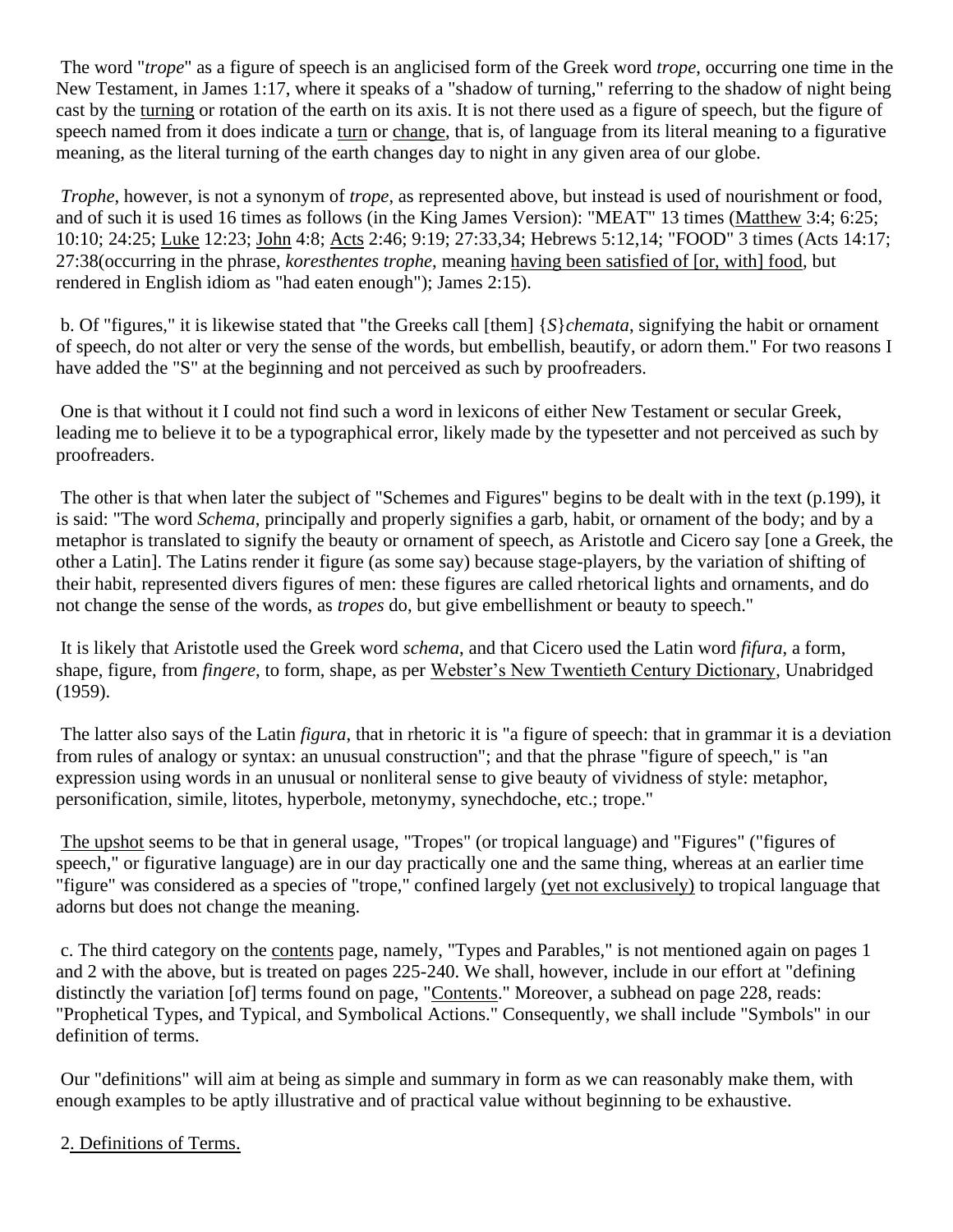Dictionary definitions will be used as seems appropriate. And so will any other source material readily available. But the one best source I have is a 400-page text book entitled Hermeneutics (1888), by D. R. Dungan, with three chapters on "Figurative Language." And by the aforementioned brother I have also been sent a copy of Types and Metaphors of the Bible, by J. W. Monser, with an "Introduction" by "Chas. Louis Loos, President of Kentucky University" (a late if not the last president before it ceased to exist in 1908).

Mosner, in his "Preface," not dated, starts out by saying, "After the Lapse of a few years this work is put into the hands of the public." And, in May 1936, F. L. Rowe, on his "Preface to the Present Edition," stated: "To give this book to the brotherhood has involved much sacrifice on the part of the present publisher who has gone through with it because of the great blessing it will prove to the present and coming generations. No other book has ever been published quite like this." The edition published by Rowe was also reprinted by the Gospel Advocate Company, 1995, without any comment of its own, from which printing came the copy lent to me.

This book is mentioned because Monser, in his "Preface," credits Keach with being one of the four authors to whom he himself was most indebted; also that both Monser and Keach speak of "Types and Metaphors" as if umbrella terms under which all figurative language is covered – metaphors relating to words, and types to sentences (which is confusing without this intended distinction being understood).

And Monser, in some ways more logical than Keach, arranges his book on that pattern. Our assignment however, is not to deal with Monser, but with terms found on Keach's Contents" page. This we now begin to attempt, and will call attention to when finishing with his metaphors ("a" through "j" below) and beginning with his types ("k" through "n"), as umbrella terms.

a. *Metonomy*. It is from the Greek words *meta*, indicating a change, and *onoma*, name, hence a change of name; the employment of one name or word for another which have some relation to each other, "as when we say a man keeps a good table, instead of good provisions; we read Virgil – that is, his poems or writings; they have 'Moses and the prophets' – that is their books, or writings; a man has a clear head – that is, an understanding, or intellect; a warm heart, that is, affection." (Webster.)

Many times this figure bears a close resemblance to the metaphor and the allegory. In fact, all figures of speech are indeed related to each other, as mentioned in the request for this paper as seeming to be the case, which is because all are employed for the purpose of comparing one thing with another in some particular sense. *Metonomy* is one of the most definite, yet of different sorts itself, as follows:

(1.) Of Cause, with cause stated while effect is intended, as "whensoever Moses is read" (2 Corinthians 3:15), meaning his writings, as in similar examples already mentioned without reference to different sorts of metaphors themselves:

(2.) Of Effect, with the effect put for the cause; the cause meant, but the effect named -- as in Matthew 13:37- 38, where it is said that the "son of man" sowed "good seed" in the world, namely, "the sons of the kingdom," and the "devil" sowed "tares," "the sons of the evil one." Christ did not literally sow "sons of the kingdom," but the word of God by which they were produced. Likewise, the devil did not literally sow "sons of the evil one," but the falsehood by which they are produced.

(3.) Of Subject, with the subject named but as an adjunct – something pertaining or belonging to it be intended, as (a) Jesus saying to Saul, "Why persecutes thou me?" (Acts 9:4), referring to the persecution of his disciples; also (b) Jesus saying to his disciples of the "cup," "Drink ye all of it" (Matthew 26:27), the container being put for the contents;

(4.) Of Adjunct, with the adjunct put for the subject, as (a) "then shall ye bring down my gray hairs to the grave (Genesis 42:38), the language of Jacob to his sons. His gray hairs relating only to his age, but spoken of in place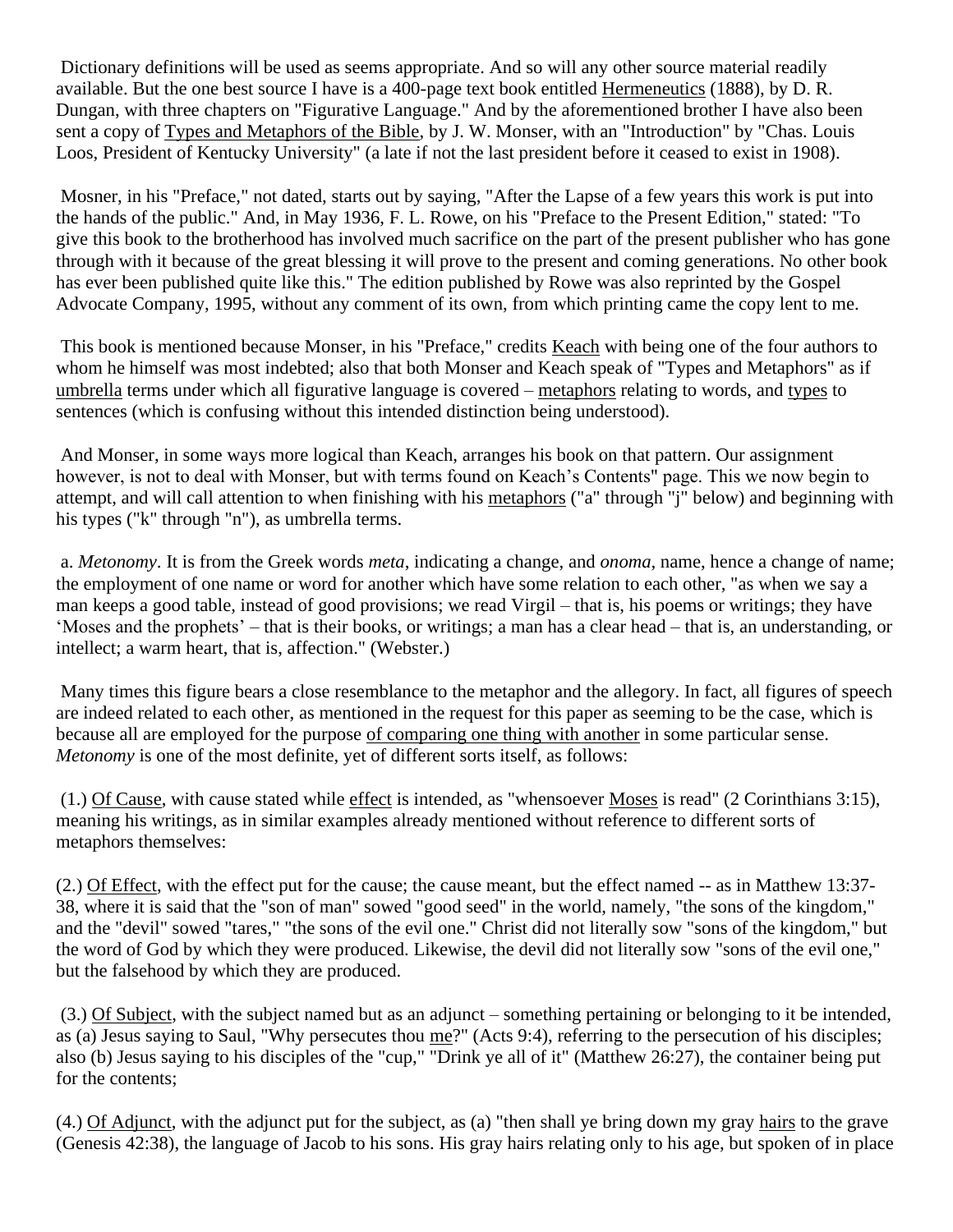of himself; or as (b) "circumcision" and "uncircumcision" for Jews and Gentiles, since those characteristics distinguish each of them from the other.

b. Irony. This term is used from the Greek *eironeia*, from *eiro*, a dissembler in speech – who says one thing while meaning another. When used as a figure of speech, not intended to deceive, "dissemble implies an assumed of artfully feigned semblance or pretense." So, irony is "a sort of humor, ridicule, or light sarcasm, which adopts a mode of speech the intended implication of which is the opposite of the literal sense of the words, as when expressions of praise are used where blame is meant." (Webster).

Dungan (pages 316-318) says: "Irony can be detected (1) by a statement made by the author: he sometimes says that certain things were said in mockery. (2) It is sometimes apparent from the tone or accent, or the manner of the speaker. (3) Sometimes it will be recognized by the character of the address: if the speaker has been dealing in that kind of dissimulation for the purpose of ridicule, it will be the easier detected. (4) The extravagance of praise, when we both know the subject and the author, will enable us to note the intent. (5) When the language was used orally, and has been printed, there may be nothing in the form of words to denote that it was an ironical speech; but if we can get the opinion of those who were present, it will assist us; for they would be able to discover in the tone of the accent what has been lost to us by distance and time.

"The scriptures contain many examples of irony, but with the rules we have given already for its detection, we will cite but a few, for the real meaning in [most] any case is not difficult." Avers Dungan.

Then he cites and quotes, and in some instances briefly comments upon, the following passages, which we cite only: 1 Kings 18:27; 1 Kings 22:15-18; Job 12:2; Judges 10:14; 1 Corinthians 4:8-13; except for Acts 2:13, upon which he comments as follows: "Of course they meant to be understood as saying that they were drunk; but being full of sweet wine would not make them drunk. They meant what we would mean when we say of a man that 'he is happy' or that "he is full of milk.' They say one thing, but mean another."

(It may be supposed that for want of any other more suitably named category, Keach (P.33) includes some things spoken feignedly, by way of trial of testing, as when God said unto Abraham: "Take now thy son, thine only son Isaac, whom thou lovest, and get thee unto the land of Moriah, and offer him there a burnt offering upon one of the mountains, which I will show thee" (Genesis 22:2). Similarly, when Lot invited angels, whom he then thought to be men, and they said, "Nay, but we will abide in the street all night," whereas they actually intended to stay with him, and deliver him and his family from the destruction of Sodom the next morning (Genesis19:1-16). Also included by him was the incident in the ministry of our Lord in which he used insulting demeanor and language to test the sincerity and faith of a foreign mother beseeching him to heal her grievously afflicted daughter, and finally said to her, "O woman, great is thy faith; be it unto thee even as thou wilt," and her daughter was made whole from that hour [Matthew 15:21-28].)

c. Metaphor. This is from two Greek words, m*eta*, beyond, or over and *pherin*, to bring, or bear in the sense of carry. In rhetoric it is used of a word or phrase literally denoting one kind of object or idea in place of another by way of suggesting a likeness or analogy between them (the ship plows the sea; a volley of oaths). A metaphor may be regarded as a compressed simile, the comparison implied in the former (a marble brow) being explicit in the latter (a brow white like marble). (Webster).

(A further word needs to be stated about *meta*, since under "*Metonomy*" it was used as representing change, and now as beyond, or over. That is because it is a highly flexible term, with a variety of related meanings according to context. Webster, represented in the foregoing paragraph, states that it means between, with, after; and as a prefix means in general along with, after, denoting (a) posteriority, succession, and (b) change, transportation, transfer, beyond, transcending, higher.

Dungan observes: "the metaphor is briefer and far more pungent than a simile. On that account it was more frequently used by the ancients. It represents characteristics by means of a representative of the thought that is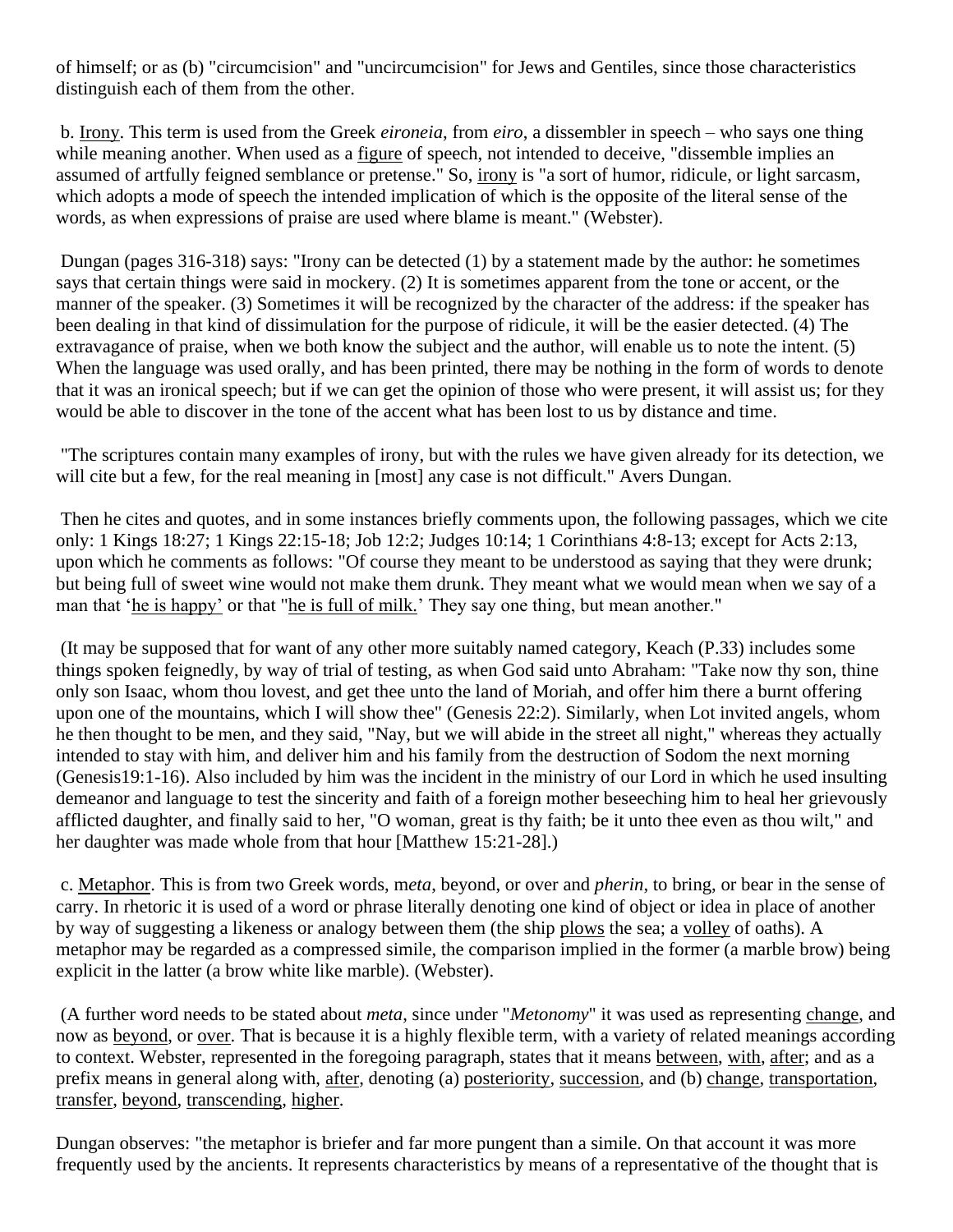intended to be conveyed, by calling one thing by the name of another term which denotes the characteristics which is to be made prominent. The simile gently says that it is like it; the metaphor says it is it. 'I will devour them like a lion' (Hosea 13:8), is simile; 'Judah is a lion's whelp' (Genesis 40:9), is a metaphor."

d. *Synechdoche*. According to Webster, this word is from the Greek *synekdoche*, from *synekdechesthai*, meaning to receive jointly – from *syn*, with, and *ekdeschestai*, from *ek*, out and *dechesthai*, to receive.

(In Greek, the first syllable is spelled with the letter upsilon (u), as given in the Greek-English lexicons. But in Latin and oftentimes in English it is translated as "Y," as above by Webster. Had I not been quoting Webster, however, I would have employed "u". This is being mentioned in case I may be found doing so elsewhere.)

In rhetoric, Webster states that the above word is a figure of speech in which the whole is out for a part or a part for the whole. "but," explains Dungan, "while this is the main feature of this trope, it by no means exhaust it." So he extends its application to six more related items that we shall include, giving samples of his examples of all eight, as follows.

(1.) The whole is put for the part. In Luke 2:1, it is affirmed that from Augustus there went out a decree that "all the world should be enrolled." This could not have embraced more than the Roman provinces, which were indeed extensive and expansive.

By this figure the kingdom of heaven is spoken of many times, when but a single feature of that kingdom is meant. The parables in Matthew 13 are inexplicable on any other hypothesis – the word "kingdom" being employed when only one aspect of it is meant in each instance – as "The kingdom of heaven is likened unto a man that sowed seed in the field" (v.24); "The kingdom of heaven is like a grain of mustard seed" (v.31); "The kingdom of heaven is like unto leaven, which a woman took, and hid in three measures of meal, till it was all leavened"; and so on.

Under this figure, Lazarus (Luke 16:23) is put for the spirit of Lazarus carried by angels to Abraham's bosom. And, in John 19:42 and 20:2, we have this figure used of Jesus and Lord for his body, laid in the tomb and later was absent from the tomb.

(2.) A part put for the whole. In Genesis 46:27, "all the souls of the house of Jacob which came into Egypt, were threescore and ten." The word "soul" here, as in many places in the Bible, stands for persons – one entity named, but the whole person is intended. This is also many times the case with the salvation of sinners – the whole of conditions being intended by the use of one.

Most often it is "faith." Because without it nothing else could follow. So, the Philippian jailor was told, "Believe on the Lord Jesus Christ, and thou shalt be saved, and thy house" (Acts 16:31); but then the word of the Lord was preached to him and his household, and they were all baptized, believing in God (vs.32-34).

When the apostle Peter, criticized by some of his Jewish brethren in Jerusalem for having gone "in to men uncircumcised" and eaten with them, had recounted the events leading up to and associated with the conversion of the household of Cornelius in Caeserea, his brethren in Jerusalem "held their peace, and glorified God, saying, Then hath God also to the Gentiles granted repentance unto life" (Acts 11:18), mentioning that alone – notwithstanding, according to Acts 10:48, they had been commanded to "be baptized in the name of the Lord" – but without the text of Acts 10 saying anything explicit about repentance, though it does imply it.

(It implies it because of stating that what was commanded was "water" baptism (10:47), "in the name of the Lord" (v.48) – "the Lord Jesus Christ" 11:17 – and both repentance and baptism in the name of Jesus Christ were for the remissions of sins, according to Peter's previous preaching (Acts 2:38). But in some context each of these commands alone is mentioned without intending to exclude the other, or others.)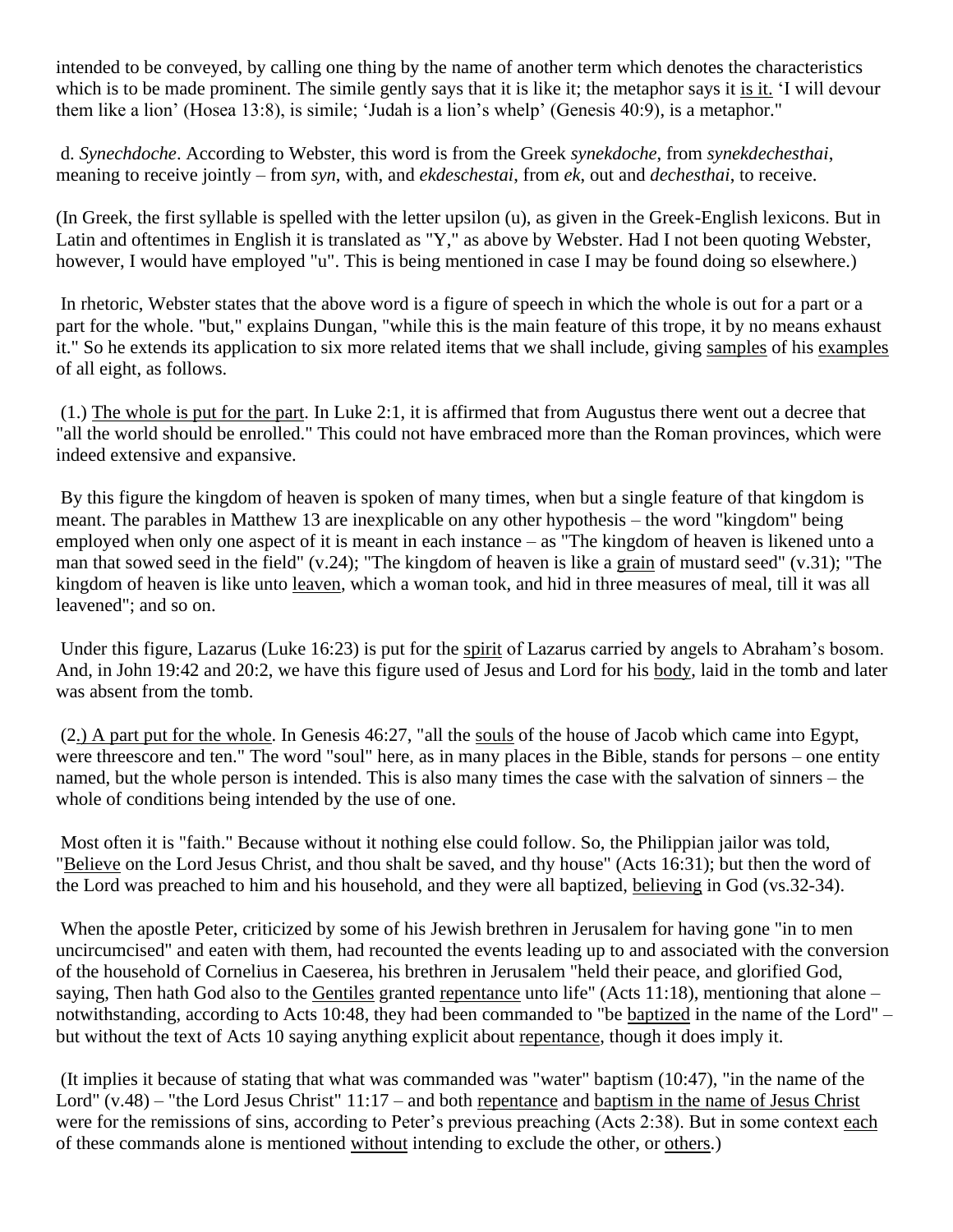In the case of Saul of Tarsus, who was to go into the city of Damascus where he would be told what he "must do" (Acts 9:6), he was told to "be baptized, and wash away thy sins, calling on the name of the Lord" (Acts 22:16). But years later, as the apostle Paul, he wrote that "whosoever shall call upon the name of the Lord shall be saved" (Romans 10:13) – without mentioning baptism.

Also, similarly except in reverse, on Pentecost, that apostle Peter had explained that the coming of the Holy Spirit that day marked the time when "it shall come to pass, that whoever shall call upon the name of the Lord shall be saved" (Acts 2"21) – mentioning nothing else. Yet, when his sermon had pricked the hearts of many who had either engineered or approved the crucifixion of Christ, and wanted to know of Peter and the other apostles what to do, Peter told them to repent and be baptized in the name of Jesus Christ for the remission of sins (Acts 2:38) – saying nothing about calling on the name of the Lord.

In each of the instances, one command or condition of salvation is made to stand for all that are associated with it.

(3.) Time is put for a part of time. All the way through the scriptures this Oriental form of expression is found.

For example, in Leviticus 25:46, "Of them shall ye take your bondmen for ever," was spoken to Israel in regard to the nations round about and to strangers sojourning among them, in contrast with their own brethren who might sell themselves to them due to poverty, whom they were to treat as hired servants (not slaves) until the year of jubilee, when they would have to be released, and not serve "for ever" – that is, throughout their lifetime – not meaning all time to come.

Also, in Jonah's prayer to God from the belly of the fish that had swallowed him (Jonah 2:1-9), he seemed to consider that being thus swallowed must be God's method of rescuing and preserving him, as indeed it was, for in v.6 the prophet described his experience after being cast overboard in the Mediterranean Sea, saying, "I went down to the bottoms of the mountains: the earth with her bars was about me for ever: Yet hast thou brought up my life from corruption, O Lord my God" (evidently said by way of grateful and confident anticipation while in the fish's belly).

Dungan. Although not using Jonah as an example, observes that forever exhaust the period to which it belongs," and continues thus: "If it was said to a king 'live forever,' it means a long life, and yet the life of a man. If it referred to a nation, it would extend till that nation would be scattered and the nationality be destroyed. If we could know it related to time [not eternity], we could be sure that it would exhaust the period. But if it reach beyond the precincts if time, there then being no limit, it must have all the meaning that can attach to the word. Hence, because the word is sometimes used in a figurative sense [of a limited duration], it does not follow that it is always to be so understood."

(4.) The plural is put for the singular. Dungan again: "The ark that carried Noah across the flood rested on mountains of Ararat (Genesis 8:4). It could not have rested on more than one. To one accustomed to this style of speech, there would be nothing strange in the expression. here were three ranges of hills, or mountains, and in one of these ranges the ark rested."

Again: "And it came to pass, when God destroyed the cities of the Plain, … he overthrew the cities in which Lot dwelt" (Genesis 19:29) – yet Lot dwelt in only one city, Sodom" (19:1).

Also: "Who would have said unto Abraham, that Sarah should give children suck" (Genesis 46:7) – whereas she never had but one child, Isaac, and was never promised another.

Again: "Thus saith the Lord, Stand ye in the ways, and see, and ask for the old paths, wherein is the good way, and walk therein, and ye shall find rest for your souls" (Jeremiah 6:16).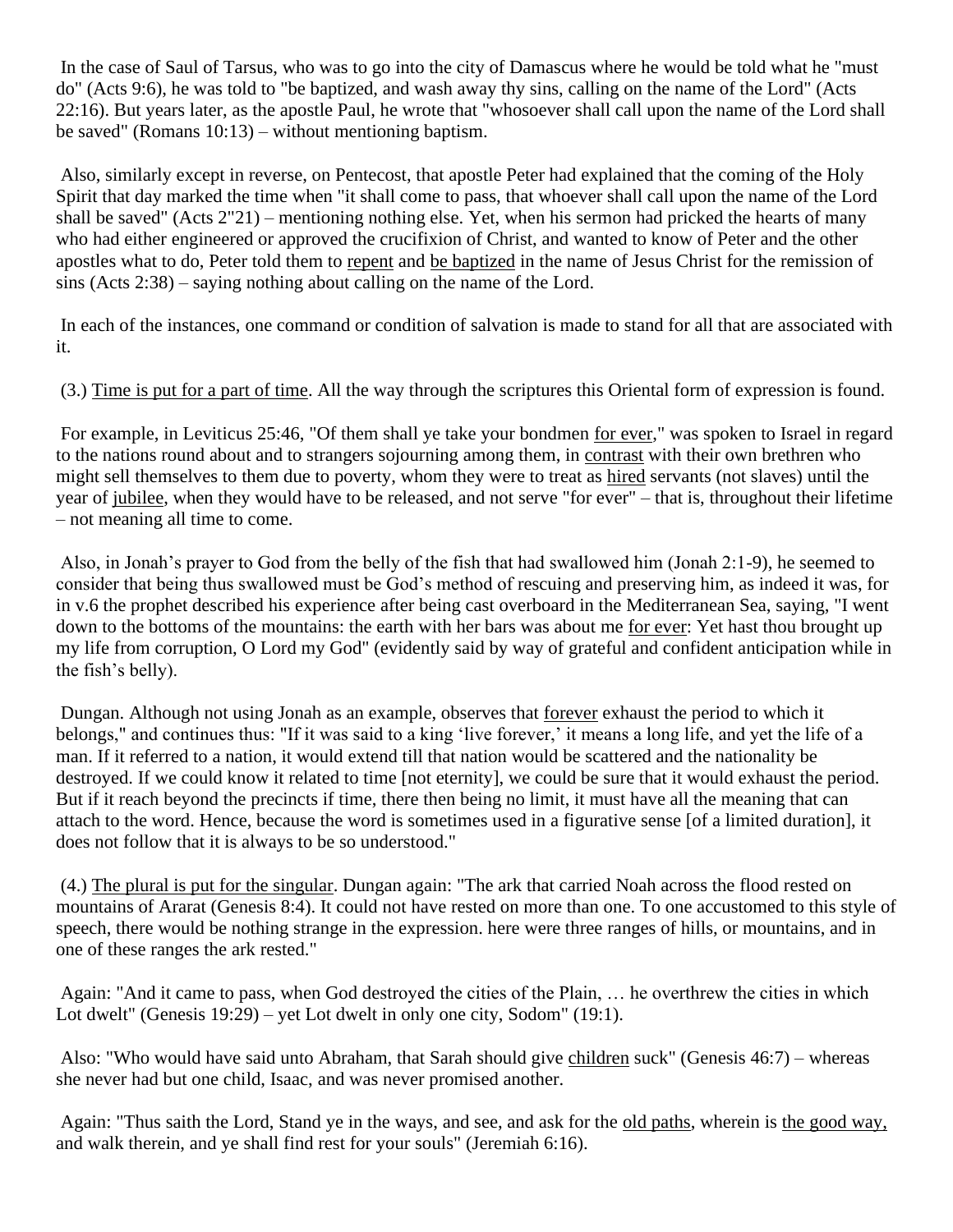Dungan: "This may account for the singular being used by one apostle and the plural by another, when describing the same thing. Matthew and Mark usually differ in this respect. Matthew has two men possessed of demons in Gadara; Mark has but one. Mark tells of one blind beggar in Jericho that wished to be healed; Matthew has two. Mark describes the ride into Jerusalem to be on a colt whereon man never sat; Matthew has an ass and a colt. Mark and Matthew both say that they who were crucified with Jesus reproached him; while Luke declares that one defended his claims by rebuking the other (Luke 23:39-43). To say that they reproached Him when only one did it, would not have been out of harmony with general custom at that time."

(5.) The singular put for the plural. (a) "Therefore shall a man leave his father and his mother, and shall cleave unto his wife: and they shall be one flesh" (Genesis 2:24) – meant for all men generally, marriage being instituted for the race. (b) "Let the waters bring forth abundantly the living creature that hath life, Which the waters brought forth abundantly, and fowl that they may fly above the earth in the open firmament of heaven (Genesis 1:21).

(6.) A definite is put for an indefinite number. (a) "Howbeit in the church I had rather speak five words with my understanding, that I might instruct others also, than ten thousand words in a tongue" (I Corinthians 14:19) – meaning a very few words that would instruct versus a great number that would not, rather than the precise numbers stated in either category, (b) "For every beast of the forest is mine, and the cattle upon a thousand hills" – obviously meaning on all the hills, however many. (c) The words hour, day, year, are often used with the same latitude. Jesus said to his disciples the night of his crucifixion, "could ye not watch with me one hour?" (Matthew 26:40) – meaning just a little while. Dungan also remarks: "All the antediluvian patriarchs seem to have died on their birthdays, for they were so many years old. The same is true of the men who lived this side of the flood. And yet we do not think but that they lived months and days, more or less, [in addition to or less than precisely so many years] just as people do now."

Similarly, the ordinals, first, second, third, and so on were used among the ancients in ways we would not. Jesus said he was to be in the heart of the earth "three days and three nights" (Matthew 12:40); "and the third day be raised up" (16:21); "and the third day rise again" Luke 24:7,46). "He was risen early on the first day of the week" (Mark 16:8), which was "the third day since these things came to pass" (Luke 24:21) – that is, since he had been "condemned to death, and crucified" (v.20).

Counting back from the first day of the week (Sunday), which was the third day, the second day would be Saturday (the Sabbath), and the day before Saturday (namely Friday) would have been the first day – the day of crucifixion itself. For, from the Gospels we learn that the burial was late on Friday ("Preparation" day). Before the beginning of the Sabbath after sunset. (See Matthew 27:57 - 28:6; Mark 15:42 - 16:11; Luke 23:50 - 24:7; John 19:31 - 20:18.) That made him in the grave a short part of the first "day and night" (the first 24-hour period), all of the second, and a few hours of the third – references to the beginning and ending periods being examples of putting the whole for a part, as mentioned above in (1.). Hence, "after three days" in the above has to mean after the arrival of the third day, not after it was over.

(See 1 Kings 12:5, 12; Esther 4:16; 5:1, for "three days" and the "third day" before the end of it, being used as equivalents – the whole for the part – a long way back in Old Testament history.)

(7) A general name is put for a particular name. (a) "all flesh" referring to all of human beings, as follows: "And let all flesh bless his holy name for ever and ever" (Psalm 145:1). "Therefore by the deeds of the law shall no flesh be justified in his sight" (Romans 3:29). Animal "flesh" is not intended in either instance. (b) Again, "preach the gospel to every creature" (Mark 16:15), does not mean every created thing, but the human race only.

(8) Sometimes a special name or word is put for a general one. (a) "Bread" is often used for "food" in general, as "Command that these stones become bread" (Matthew 4:3); "Give us this day our daily bread" (Matthew 6:11). (b) In Mark 16:16, "He that believeth" stands for all who believe, etc. And in Psalm 1:1, "Blessed is the man" means blessed are all who walk as being described.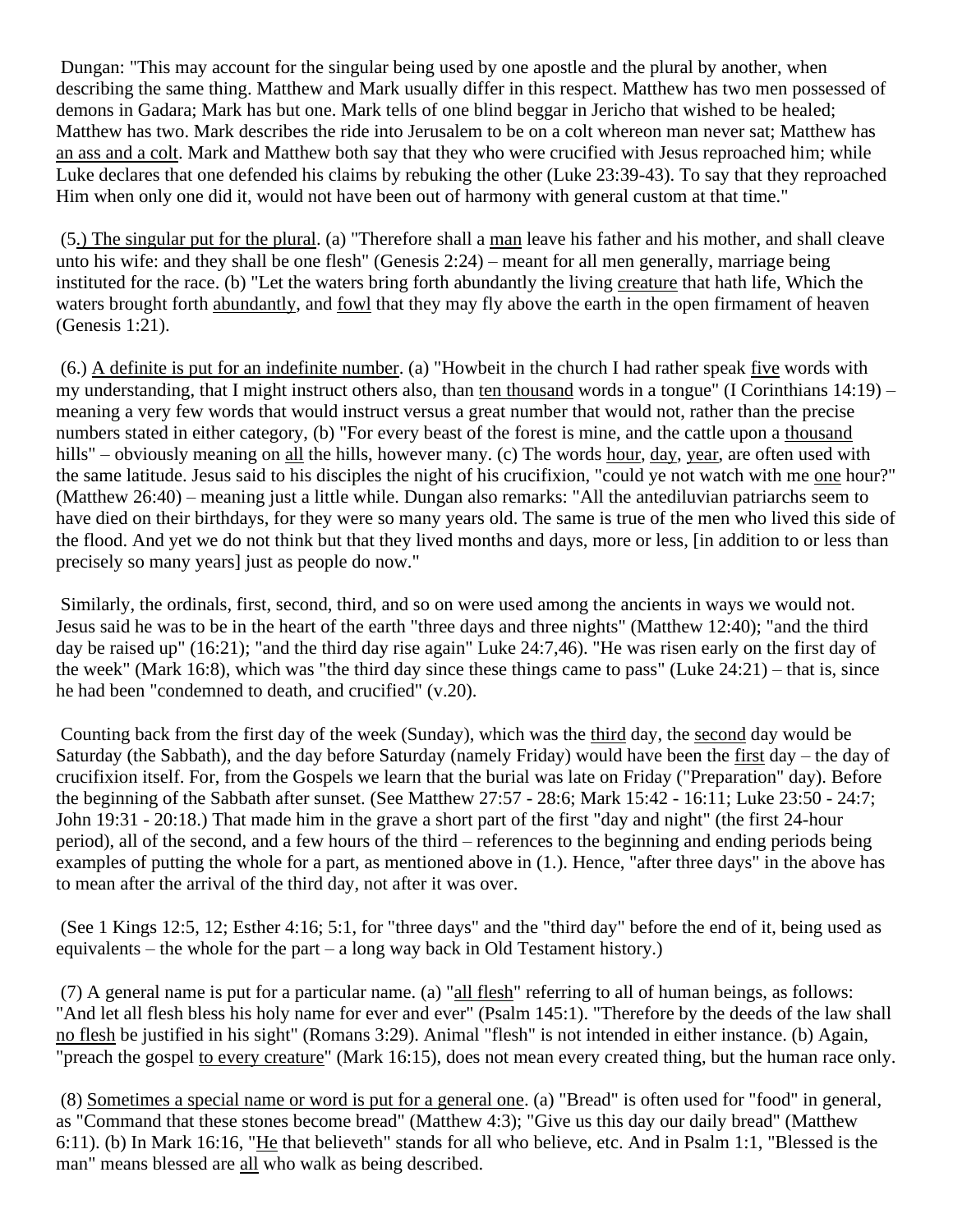e. *Catachresis*. This is from the Greek word *katcahresis*, misuse, from *kata*, against, and *chresthai*, to use. In rhetoric, it is the wrong use of one word for another (mutual for common); also, a wresting of a word from its true signification, as in a forced trope, or mixed metaphor ("To take arms against a sea of troubles." Shak.). In philosophy, it is the use of a word in an improper form through mistake as to its origin, as *calcariferous* [having the form of a spur] for *calciferous* [bearing, producing, or having calcite, or carbonate of lime]. (Webster.)

*Catachresis*, Hyperbole, and Allegory, are spoken of by Keach as "affection" he seems to mean closely related and seemingly with heightened intensity, as usage I have not found in any of our current dictionaries of word study books. With him, *Catachresis* is especially an "affection" of the "metaphor" and "*metonomy*." That leads me to suspect that our current word-study books treat his "*catachrestical*" categories simply as a part of the category of which they are "affections."

He states that "by a *catachreatical*, *metonomny*" in 1 Corinthians 11:10, "the covering of a woman's head, is called *exousia*, 'power,' (because it is passively a sign of her being under command of the man)."

Also, "With respect to the acceptation and signification of words, Lev. 26:30, the fragments of idols are called carcases, by a hard metaphor [emphasis added], alluding to the carcases of men before mentioned, Deut.16:7."

(NOTE: I can see no relation of Deut.16:7 to "the carcases of men afore mentioned," for they are "afore mentioned" in Leviticus 26:30 itself, whereas Deuteronomy 16:7 has reference to preparation of the lamb sacrificed in connection with observance of the Passover feast, which Keach mentions next, and should have been placed at the beginning of that new sentence. The error may have been due to inadvertence either by the author, or those who prepared his work for the printer, or by the printer himself, and not known by the proofreaders to be such.)

Keach, in his introductory paragraph, states of *Catachresis*, that it "is called in Latin *abusio*, an abuse, not as if the sacred scriptures had abused any words, but because the things that are *catachrestical*, differ in some things from the custom of speaking tropically, and have a harder utterance and coherence. The style of scripture is most holy, and pure from blemish, or indecency, of which we take a few examples of a threefold kind."

That nearly has to mean that the scriptures did not use tropical or figurative language out of harmony with the language of the readers immediately addressed, but if literally translated into another language not having the same custom of speaking tropically, it would be more difficult to understand and therefore might lead to erroneous interpretations. This I shall later attempt to illustrate. But now we notice the three kinds of *Catachresis* as presented by Keach.

"1. With respect to the acceptation and signification of words." The examples of 1 Corinthians 11:10 ("power" on the woman's head) and Leviticus 26:30 ("carcases" of idols), already mentioned above, are of this kind: "*catachresical metonomy*" and "hare metaphor." Another example by Keach is in Deuteronomy 16:7, already mentioned, where he says: "To boil *bashal* is put for roasting the paschal lamb, which was not to be boiled, but roasted, by command of God, Exodus 12:9, etc."

Both the King James Version of 1611 and the American Standard Version of 1901, read "roast." But in the margin, the latter reads, "or boil." And Young's Analytical Concordance gives its meaning as "boil, ripen, cook," and lists its translations in the Old Testament as "be ripe," 1 time; seethe, 1; bake, 2; boil, 6; roast, 2; seethe (sod), 11; be sodden, 4; bring forth ripe, 1. Also, Strong's Exhaustive Concordance of the Bible, says that *bashal*, pronounced bawshal' is a primitive root; properly to boil up; hence, to be done in cooking; figuratively, to ripen: -- bake, boil, bring forth, roast, seethe, sod (be sodden).

"2. With respect to the joining of the words when some words (in a metaphor especially) are joined together, which seem not well to correspond, as Exod. 5:21, where it is said to stink in the eyes, which better agrees with the nostrils, which denote great adverseness."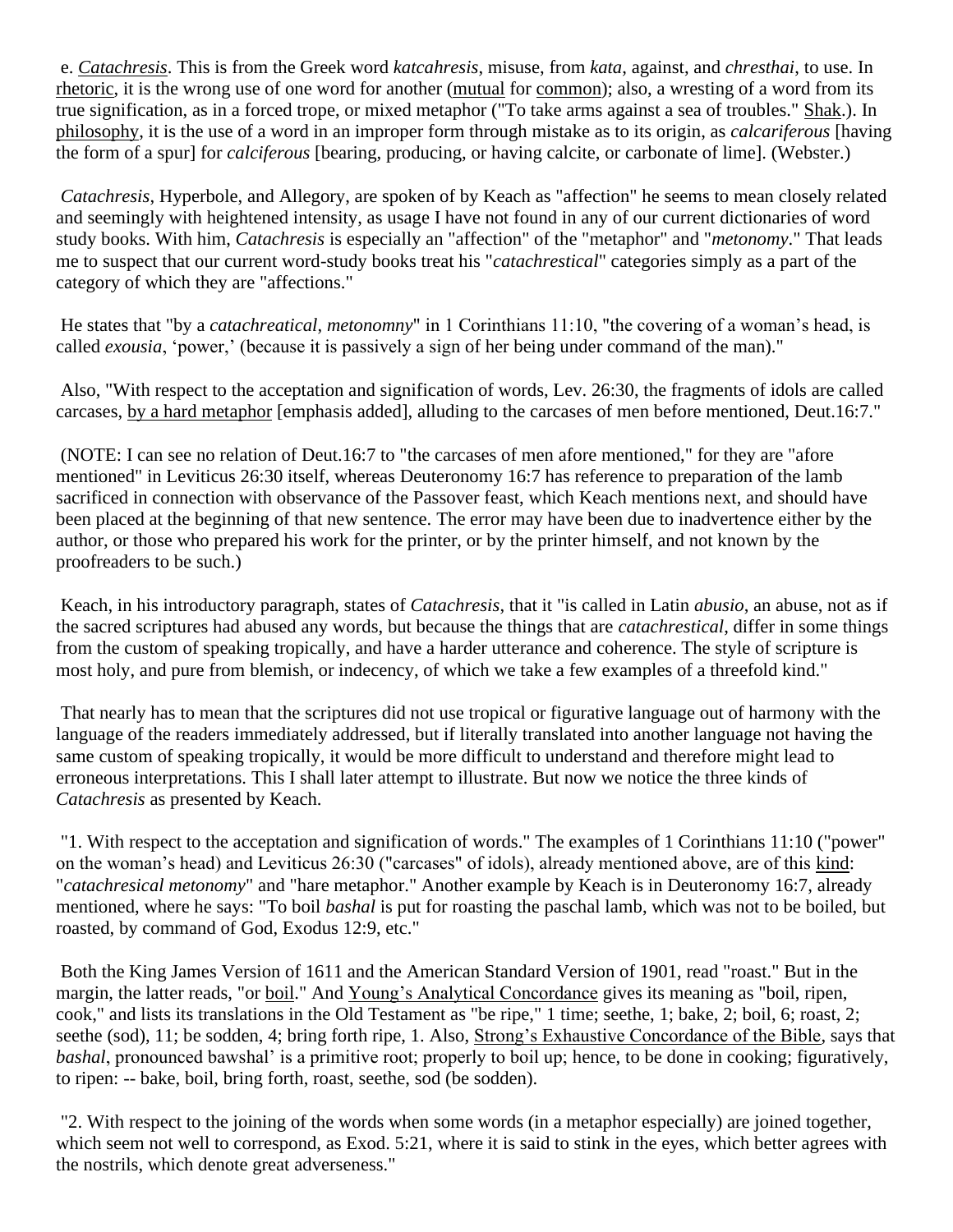(NOTE" The foregoing Hebrew idiom is rendered into the English idiom by the King James Version as "to be abhorred in the eyes of Pharaoh, and in the eyes of his servants," which we English readers are comfortable with, though the abhorring is done with the psyche rather then the eyes.)

Also, "Exod. 20:18, 'And all the people saw the thunder and lightnings, and the noise of the trumpet," of which only lightning, is seen, the others are heard. So to see a voice, Rev. 1:12. See Matt.7:21,22, and 10:15, 1 Tim. 6:19, 2 Cor. 5:7, 2 Tim. 2:19&c, for more examples.)

3. "With respect to the change of words. This belongs to the writings of the New Testament, and the Greek tongue, in which certain words are used to signify different things, because one and the same Hebrew word, (whence that speech was taken), may so signify. Thus *Aiones*, (*aiones) secula* ages, are put for the world, Hab.1:6, because the Hebrew *olam* signifies both ages and the world, Ecclesiastes 3:11."

(NOTE: The King James Version reads: "he hath set the world in their heart," whereas the American Standard Version renders it in the text as "he hath set eternity in their heart," but states in a marginal note, "or, the world.")

Continuing, *Dorean*, *gratis* 'freely' is put for *maten*, *frustra*, 'in vain,' Gal.2:21, from the Hebrew word *chinnam*, which signifies (in vain) as it is contradistinguished, from the hoped effect, or event, Psalm. 109:2,3."

(COMMENT: Examples of the Greek adverb *maten*, vainly, or in vain, are indeed found in Matthew 15:9 and Mark 7:7. On the other hand, the Hebrew word *chinnam* does not occur in Psalm 109:2-3, as one would think from the above; but according to Young's Analytical Concordance to the Bible, it occurs 32 times in the Old Testament, translated "causeless," 1 time; "free,"1; "freely" 1; "innocent," 2; "for nothing," 1; "in vain," 2 (Proverbs 1:17; Ezekiel 6:10); "without cause," 15; "without cost," 1; and "without wages," 1. But according to Keach it is used in Psalm 109:2-3 in the sense of "in vain" inasmuch as what is there described as having been done and said against the writer was "countradistinguished, from the hoped effect, or event" – evidently by being contrary to what he had hoped for and believed to be deserved – not by the word *chinnam* itself being in the passage!)

Keach says further: "See more examples, Rev 14:8, and 18:3, compared with Job 6:4, Matt, 6:34. A word that signifies malice, is put for affliction because the Hebrew word *ra'ah* signifies both. See Amos 3:6, 1 Cor. 15:54, with Amos 1:11, Heb. 11:31, James 2:25, 1 Cor. 2:6, and 14:20, Col. 3:14, and 4:12, 1 John 4:18-20, with Judges 9:16, and Prov. 11:3, &c."

COMMENT: All the foregoing paragraphs are given by Keach as more examples of where the Greek New Testament uses a word in a sense not usual to the Greek language, but because the Old Testament Hebrew word which represents either directly or indirectly has that as one of its senses – with New Testament writers having to assume a familiarity with such fact on the part of their immediate readers, in order for its use to be "pure from any blemish." As stated, and I believe correctly by Keach. But I have to confess to utter inability to see any such connection between the old and New Testament passages cited above as "more examples." To me, they are more like what the writer of Ecclesiastes says in 2:21 of his works; "Then I looked on all the works my hands had wrought, and on the labor that I had labored to do; and, behold, all was vanity and a striving after wind; and there was no profit under the sun" American Standard Version).

The last two sentences of mine, however, are in no wise to be interpreted as meaning that the scriptures may not be wrongly interpreted because of not properly distinguishing between various uses of certain key words. With my own ears I once heard a quite good man and sincere preacher, but with limited education, confidently use Matthew 7:13-14 as a proof text of the necessity of water baptism as a condition to salvation. Properly calling attention to the fact that the passage reads "strait is the gate, and narrow is the way, which leadeth unto life," and that strait is spelled s-t-r-a-i-t not "s-t-r-a-i-g-h-t," he gleefully added that if you consult a good dictionary you will find that "s-t-r-a-i-t" means a narrow neck of water connecting two larger bodies of water,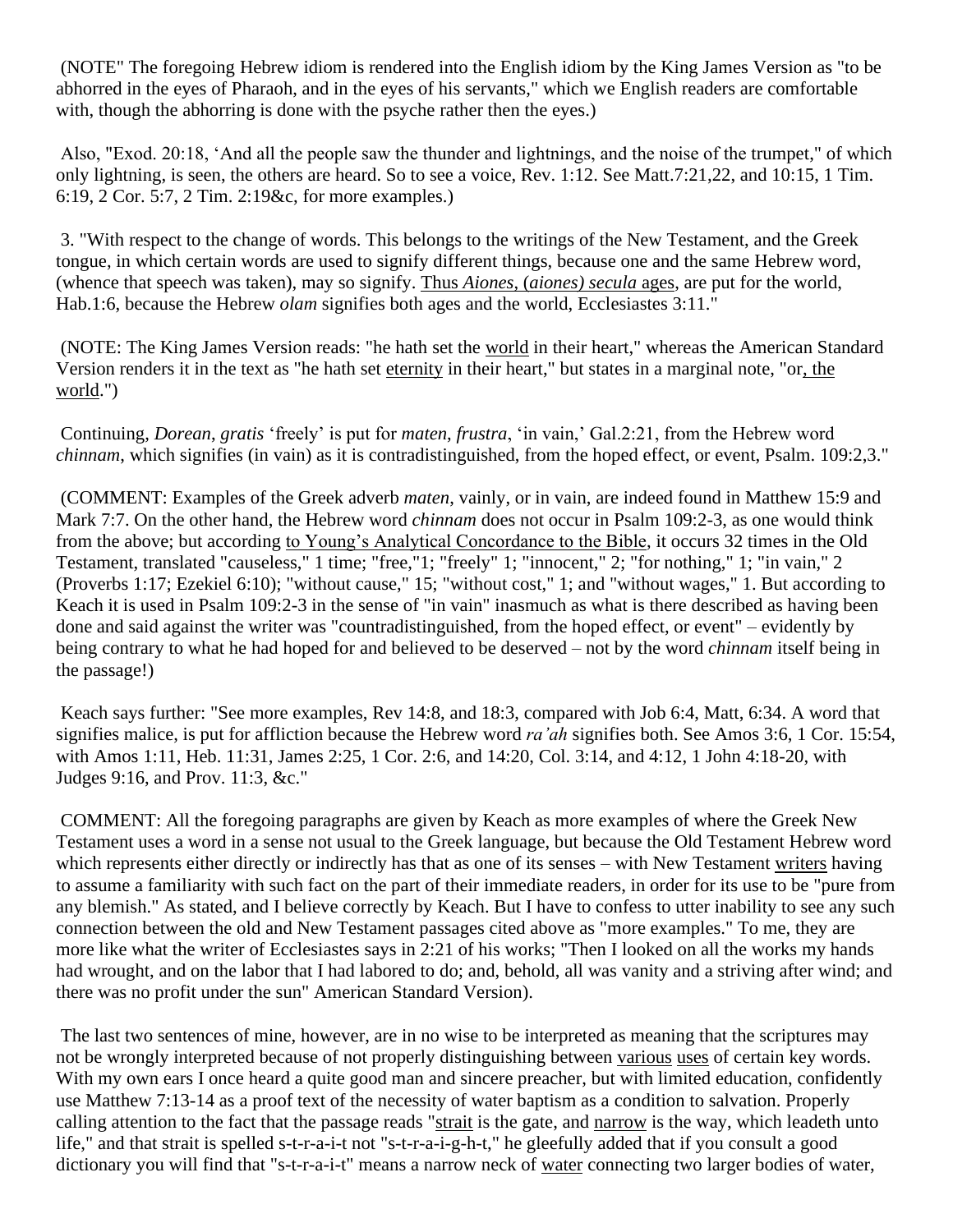and that this makes it refer to water baptism. That was notwithstanding the word "strait" in that text is next used as a synonym of "narrow," and does not have any reference to water than "narrow" does. Moreover, the reason that a narrow neck of water connecting two larger bodies of water is called a "strait" is that it is narrow – rather than because it is water! The good brother's use of "strait" was obviously a *Catcshresis*.

But nobody knows everything, and being highly skilled in one area is no guarantee of competence in another. An older preacher once told me of another older preacher highly skilled and masterful as a defender of the faith in regard to first principles, who, in preaching a sermon on the conversion of Cornelius, eloquently discoursed in his introduction about what a great musician he must have been – "a centurion of the band called the Italian band" (Acts 10:1)! But the word "band" in that translation had reference to a band of soldiers (*speira*, cohort), not of musicians, and is so indicated in the margin of the American Standard Version and incorporated into the text of later translations – or "Regiment," as in the New King James Version. So, another *Catachresis*.

But a much more serious Catachresis than either of the above, which had their humorous aspects and were strictly local, was involved in the historical Christological controversy of early Christian centuries that shook and even split the church world -wide, causing the Roman emperor Constantine to call the first ecumenical council at Nicea in Asia Minor, in A.D. 321, and resulting in lingering aspects of translation controversy even to our day over whether Christ as God's *monogenes* Son is to be described in translation as God's "only begotten Son" or "only Son," and with even Isaac being called Abraham's "only begotten son" in Hebrews 11:17 of the King James Version of 1611 and retained in the English Revised Version of 1881 and the American Standard Version of 1901, although he was neither his "only" nor his "only begotten" son – for Abraham had another son, Ishmael by Hagar, and six more by Katurah. That suggest that there is an aspect of the Greek adjective *monogenes* that neither of the above carry, which is "only one of a kind," and which both Jesus and Isaac were. It is also used of an only son or relative of the kind of his or her parent. Hugo McCord's New Testament Translation (1988), in recognition of that, accurately renders it of Christ and Isaac as "unique," each being the only example of his category.

(Clement of Rome, writing of the fabled Phoenix, called it a *monogenes* bird, there supposedly being only one of its species living at a given time. See Arndt & Gingrich, Greek-English Lexicon of the New Testament and Other Early Christian Literature; also 1 Clement 25:2).

f. Hyperbole. This word is from the Greek word *huper*, above, over, beyond, and *bole*, from *bolein*, to throw. Webster says: "A figure of speech in which the expression is an exaggeration of the meaning intended to be conveyed, of or by which things are represented as much greater or less, better or worse, than they really are; a statement which exaggerates through passion or intense excitement."

Dungan states: "There need be no rule for the interpretation of hyperbole, except to keep before the mind the purpose of the author, and the language will interpret itself. It is simply an intensification, and not used with any intent to misrepresent the facts in the case. Of course, to make these statements literal will find the Bible guilty of many falsehoods; but when we treat such figures in the Scriptures as we treat them elsewhere, there is no danger of failing to comprehend them."

A few examples: (a) Ten spies sent by Moses to view the Promised Land reporting: "the cities are great and fenced up to heaven" (Deuteronomy 1:28); conversely, of their inhabitants, "and were in our sight as grasshoppers. And so were we in their sight" (Numbers 13:33). (b) "God gave Solomon wisdom and understanding exceeding much, and largeness of heart, even as the sand that is on the seashore." (1 Kings 5:29). (c) The apostle Paul saying, "Unto me, who am less than the least of all saints, is this grace given" (Ephesians 3:8). (d) Also John writing: "And there are so many other things that Jesus did, the which if they should be written every one, I suppose that even the world itself would not contain the books that should be written" (John 21:21).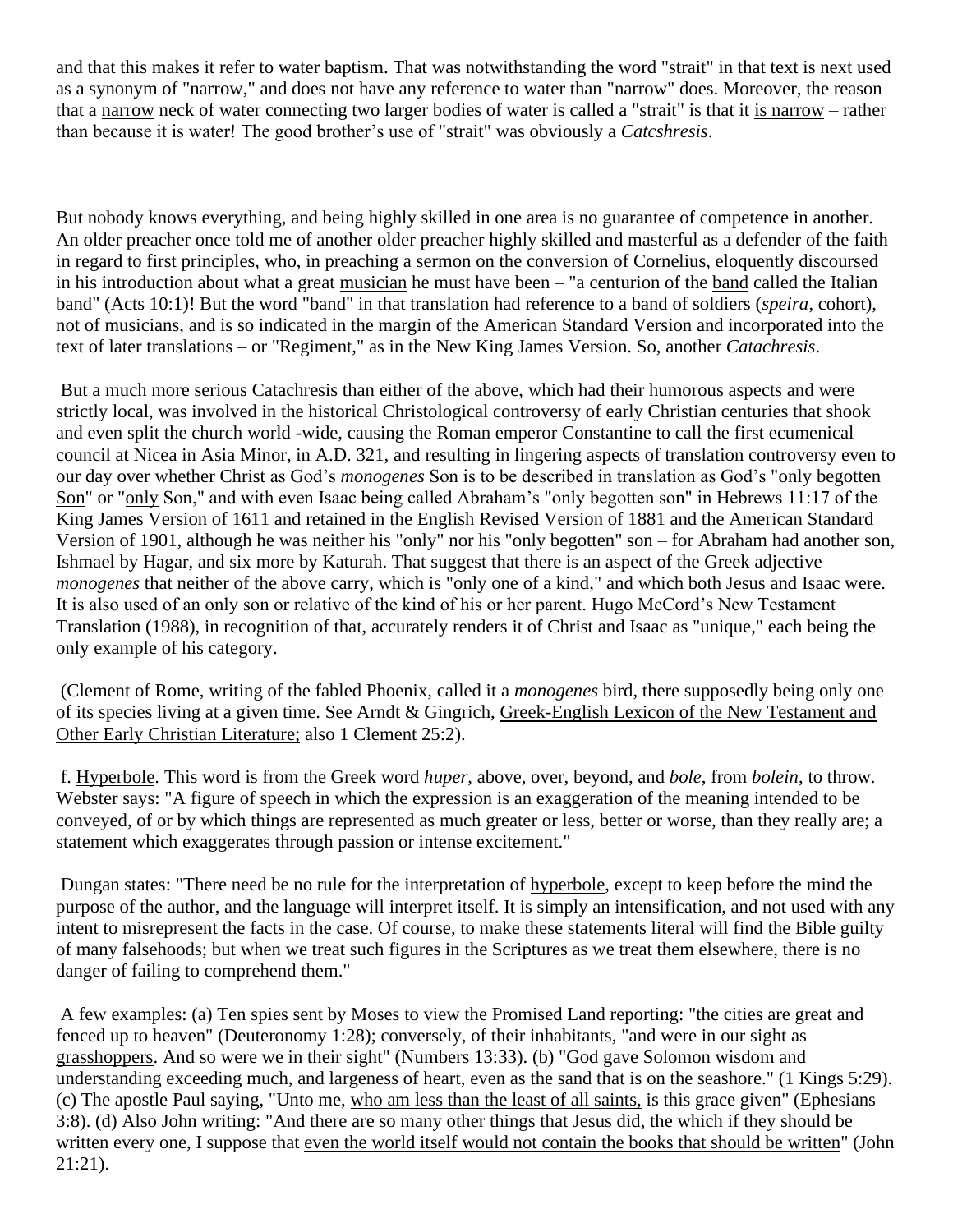g. Allegory. The word comes from the Greek *allos*, other, and *agoreuo*, to speak, "and so means speaking something else than what the language actually means, what Philo, the past-master in use of allegory, calls the deeper spiritual sense." (A. T. Robertson, Word Pictures in the New Testament, in regard to Paul's allegory of the two women [Sarah and Hagar] in Galatians 4:21-31).

(According to The New Columbia Encyclopedia, 1975, Philo was born about 20 B.C. and died about A.D. 50. A noted Jewish philosopher and mystic of Alexandria, Egypt, he had enormous influence on Jewish and Christian thought, particularly among the Alexandrian theologians Clement (born about A.D. 150) and Origin (born about A.D. 185). He was the first to attempt to reconcile Biblical religion with Greek philosophy, hoping to impress favorably the Hellenistic philosophical world. In so doing he developed an allegorical method of interpreting the scripture, which enabled him to find many of the doctrines of Greek philosophy in the Pentateuch.)

Paul, speaking by divine inspiration and not under the influence of Philo, did not say what he was recounting was originally written as an allegory, but, literally, according to the Greek text, it was "being allegorized," that is, by himself  $-$  (a) making the two women, a bondmaid (Hagar, he mentions by name) and a freewoman (Sarah, he does not mention by name), by whom Abraham had two sons, to stand for two "covenants," the Old from Sinai in Arabia, and the New from Jerusalem which is from above and free: (b) making their sons to represent the "children" of the respective covenants: (1) Christians, free-born under Christ, and (2) earthly Israel, in bondage under the law of Moses; and (c) the scripture saying, "cast out the bondwoman and her son; for the son of the bondwoman shall not be heir with the son of the freewoman."

Dungan's discussion of allegory extends almost to 12 pages, dealing with definition first and then giving a number of important examples: (a) A vine brought out of Egypt (Psalm 80:8-16); (b) Fasting inappropriate as mere ritual (Matthew 9:14-17); (c) Putting on the whole armor of God (Ephesians 6:11-18); (d) Good and wild olive trees (Romans  $11:15-24$ ) – the latter being given

special attention over three pages because of having given more trouble to exegetes than any other in the Bible, with "many more things put into it than Paul ever thought of"; (e) The two covenants (2 Corinthians 3:6-16) – also given special attention in just over three pages, because next to the olive trees in respect to difficulty of interpretation, and having much the same object in view, so that Dungan does some recapitulating for comparison. He calls the last two "double allegories" – this sort having two lines of thought, one put over the other, making them more difficult of interpretation because of having twice as much in themselves for the mind of the interpreter to deal with, and then find the purpose of the comparison – except that in the allegories of Paul he lets us in on what he wishes to accomplish by them, and we need to guard against putting more into them than he intended.

Robertson, quoted earlier for definition, states that Paul was also familiar with allegory as a rabbinical method of exegesis (but which was not always without abuse, Rabbi Akiba, for instance, finding a mystical sense in every hook and crook of the Hebrew alphabet) – that Paul, however, makes skillful use of his knowledge of allegory in that of the two women in Galatians 4:21-31.

On the other hand, Robertson states: "Christian preachers in Alexandria early fell victims of Philo's allegorical method and carried it to excess with regard to the plain sense of the narrative [which Paul had not done]. That startling style of preaching survives yet to the discredit of sound preaching. Please observe that Paul says here that he is using allegory, not ordinary interpretation. It is not necessary to say that Paul intended his readers to believe that this allegory was designed by the narrative. He [simply] illustrates his point of it."

h. Proverb. This word is from the Latin *proverbium*, from *pro*, before, and *verbu*,, word – hence, etymologically, a sentence condensed into a word, or its smallest form, whereas a "parable" (yet to be considered) is usually a somewhat lengthy utterance, and so with "allegory" (discussed immediately above).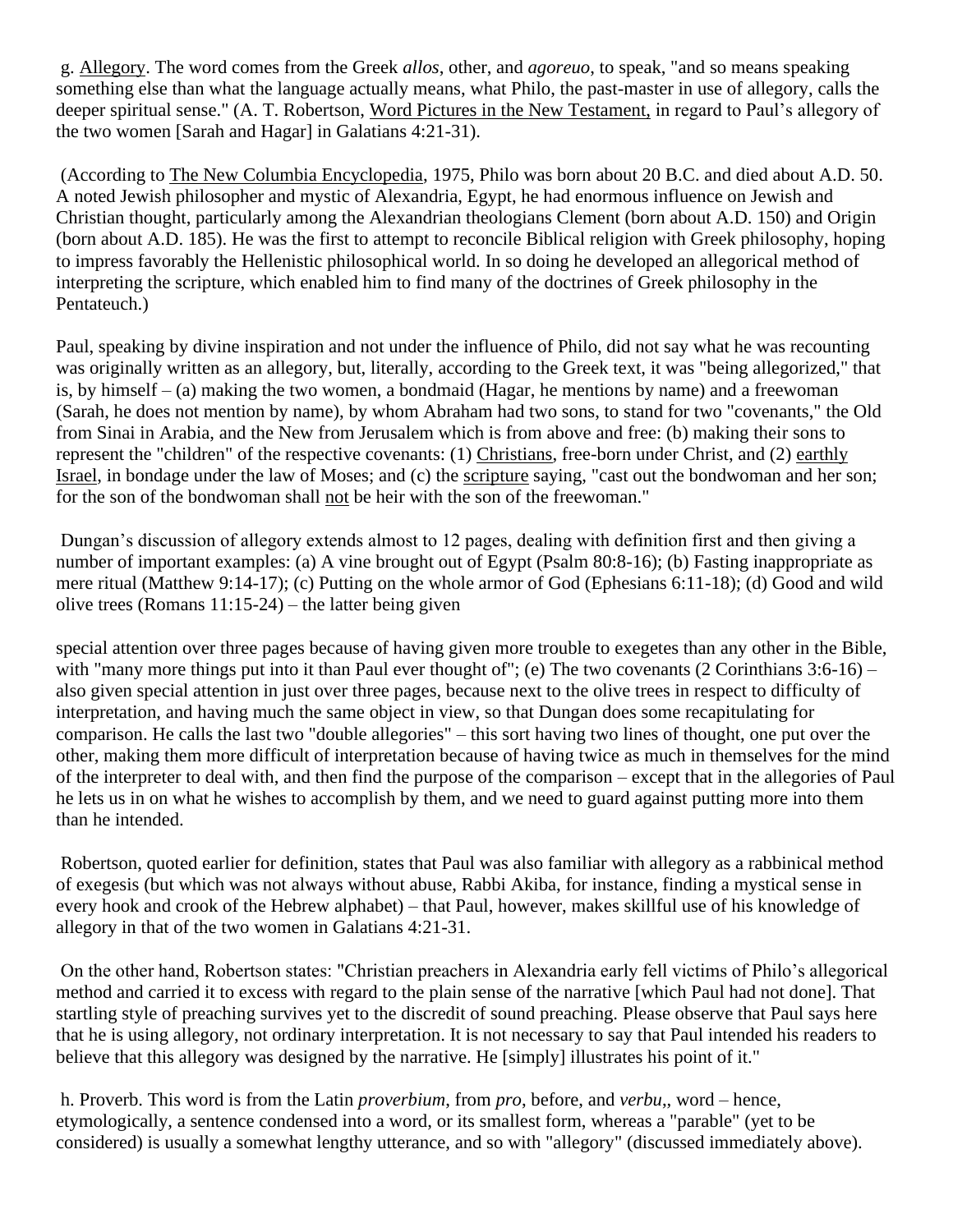Webster's first definition of "proverb" is as follows: "A profound or oracular maxim; a sage sentence; often, in Scriptural use, an enigma; a parable; a truth couched obscurely. Chiefly Bib[lical]. Now speakest thou plainly, and speakest no proverb. John 16:29."

But in Old Testament usage it is also frequently used in a context expressive of astonishment, contempt, and taunt, though the etymology of the word does not mean, as in Deuteronomy 28:37: "Thou shalt become an astonishment, a proverb, and a byword, among all the peoples whither Jehovah shall lead thee away" American Standard Version; "You will become a thing of horror and an object of scorn and ridicule to all the nations where the Lord will drive you" (New International Version). (See also all the passages cited below.)

In both the Old and New Testaments it occurs no less than 29 times, as a translation of at least four Hebrew and Greek words, as follows:

Heb. *chidah*, a cute saying, hidden thing (Habakkuk 2:6); Heb. *Mashal*. As a noun, a ruling saying, proverb, similitude (Deuteronomy 28:37); 1 Samuel 10:12; 24:13; 1 Kings 4:32; 9:17; 2 Chronicles 7"10; Psalm 69:11; Proverbs 1:1-6; 25:1\*; Ecclesiastes 12:9; Isaiah 14:4; Jeremiah 24:9; Ezekiel 12:22,23; 14:8; 18:2,3; and as a verb, to use as a similitude or ruling saying, Numbers 21:27; Ezekiel 12:23; 16:44; Gr. *Parabole*, parable, comparison, similitude, Luke 4:23; Gr. *Paroimia*, proverb, obscure saying, John 10:6; 16:25, 29; 2 Peter 2:22.

\* The Book of Proverbs is an example of Webster's first definition of a proverb "in scriptural sense," as cited above at the outset.

\*\* Dungan calls attention to the fact that Matthew 24:32 the word "parable" is in reality a "proverb" in our mode of speaking, as it is translated above in Luke 4:23, which we shall also note under "Parables".

i. Enigma. This word is from the Greek *ainigma*, literally riddle, then indistinct image. (Arndt & Gingrich, Greek-English Lexicon of the New Testament).

In the Old Testament, "riddle" translates the Hebrew word *chidah* nine times: in Judges 14:12,13,14,15,16,17,18,19; and in Ezekiel 17:2, where it is also used as a synonym of "parable".

As used in the Septuagint (LXX), the earliest translation of the Old Testament Hebrew into Greek (approximately 250 B.C.), it occurs where the King James Version reads "dark speeches" (Numbers 12:8, "astonishment" (Deuteronomy 28:37), "hard questions" (1 Kings 10:1; 2 Chronicles 9:1), and "dark sayings" (Proverbs 1:6) – all from the Heb. *chidah*.

In the New Testament it occurs only once, in 1 Corinthians 11:12, "now we see through a glass darkly ['*en ainiymati'*] but then face to face" – contracting the difference before and after the Christian revelation in its totality had been given – before and after "the faith … was once for all delivered unto the saints" (Jude 3), and inscripturated for preservation and intensive over-all study (cf. 2 Timothy 3:16-17) – after scriptural gifts had "ceased," or been "done away" (1 Corinthians 13:8-19) – after the childhood state of the church had ended and adulthood had been reached (v.11).

Keach concludes that not every parable or allegory is an enigma, but that every enigma is a parable or allegory. Dungan does not bother to treat "inigma" as a separate figure of speech.

j. Figures. The word "figures" is from the Latin *figura*, as already learned (see page 3 above) and in earlier times more than now was confined to graciousness in rhetoric, to language that gives embellishment or beauty to speech without changing the sense of the words employed. It applies to both words and sentences.

But when it applies to words, it is mostly to words within a sentence, as in Exodus 34:6, "The Lord, the Lord, a God merciful and gracious," etc., or in Isaiah 6:3 "Holy, holy, holy is the Lord God of Host." Keach also cites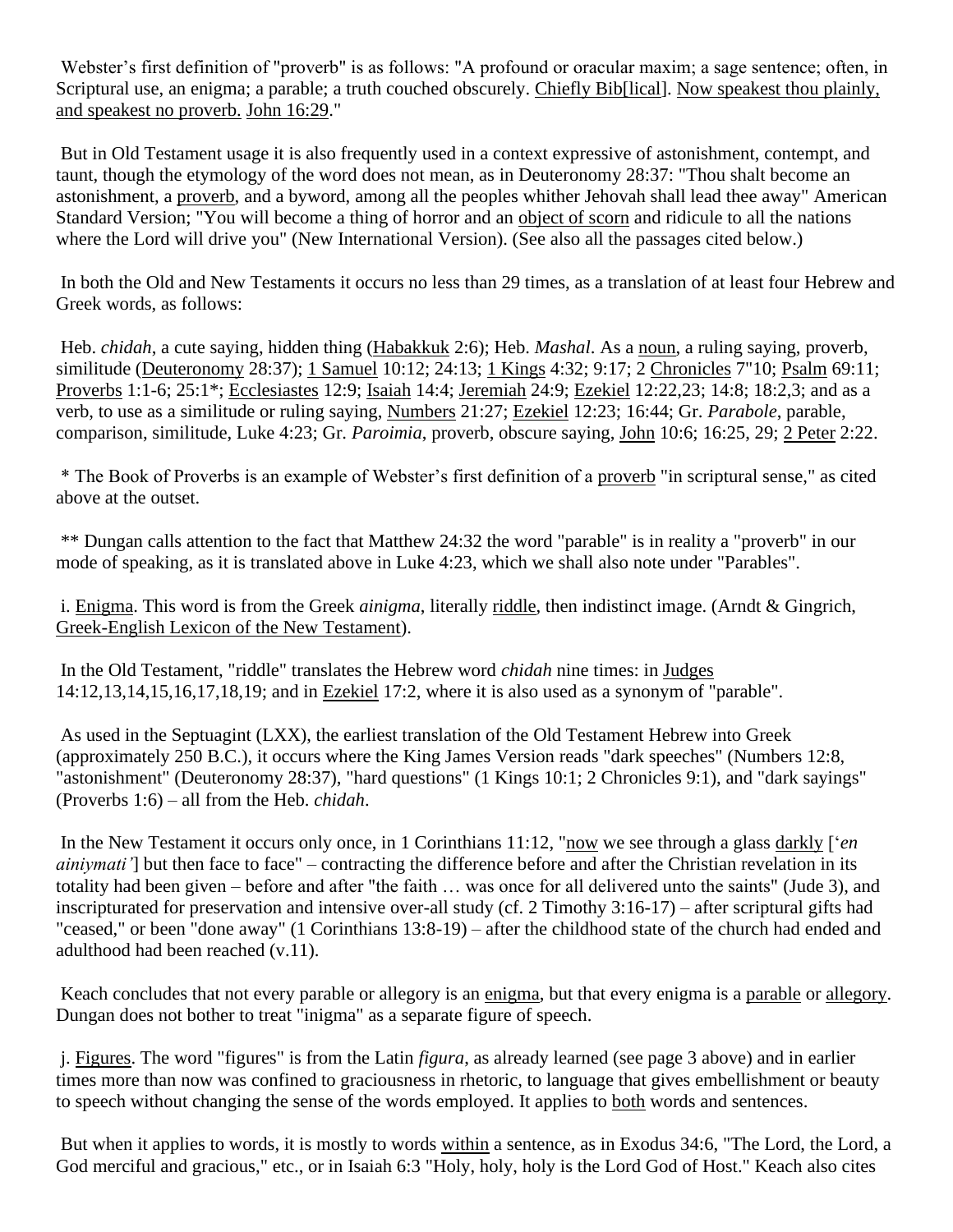the following passages as examples of similar structure, that is, "when the same word or sound is continued or repeated in the next sentence" (which is by no means exhaustive, Keach distinguishing seven more, though not all said structures are as obvious as the first one). The other passages are Jeremiah 22:29; Ezekiel 21:27; Matthew 23:37; Luke 28:10; 23:21; Acts 9:4; Revelation 18:2 2 Samuel 18:33; Isaiah 28:10; Hosea 2:21-23; Ezekiel 34:17.

(With reference to Isaiah 6:3, quoted above, Keach makes a comment that I have to challenge the certainty of, when he says that "this triple repetition denotes the mystery of the Trinity" (p. 200). Does, then the passage in Exodus 34:6, uttered by God, with only double repetition, mean that at that time there were only two members in the Godhead, including the Holy Spirit? Surely not! For under Keach's third type of structure, which he calls "climax," or climbing by steps, he has the following: "John 1:1, 'In the beginning was the word, and the word was with God, and God was the word' – this word, was in the beginning with God." He explains that "in the third proposition there was an inversion of terms, viz. A God was the word, for the word was God." Accordingly, reading from the King James Version, we have: "In the beginning was the word, and the Word was with God, and the Word was God" [with emphasis added to make the graduation or progression of thought all the more obvious] – the Word was, was with God, and was God – all this "in the beginning," so that the Trinity has existed from the beginning.)

In addition to "repetition" of words within a sentence, Keach adds five more, the first of which is "*paranomasia*," of which Webster says in rhetoric: "A play on words in which that same word is used in different senses or words similar in sound are set in opposition so as to give antithetical force; punning, a pun." A select few of the more obvious ones in scripture, either quoted or cited by Keach as examples are: Exodus 32:18, "And he said it is not the voice of them that shout for mastery, neither is it the voice of them that cry for being overcome: but the noise of them that sing do I hear"; Isaiah 5:7, "he looked for judgment, but behold oppression; for righteousness, but behold a cry; Matthew 16:18. "And I say unto thee, That thou art Peter [*petros*, masculine gender, stone, a fragment of rock], and upon this rock [*petra*, feminine gender, rock, but bed rock or a ledge of rock] I will build my church"; 2 Corinthians 10:3, "Though we walk in the flesh, yet we do not war after the flesh"; 2 Corinthians 6:9, "As unknown and yet known."

The second addition to repetition of words within a sentence that Keach makes is *antanaclais*, a Greek word that, when used in rhetoric, is defined by Webster as: a. Repetition of a word in a contrary or different sense (Learn some craft, that you may live without craft). b. Repetition of a previous word or phrase in resuming the thread of the discourse.)"

A few examples of the former cited by Keach are: 1 Samuel 1:24, "and the child was young (King James Version), where the same Hebrew word, *naar*, is used for both "child" and "young," so that Keach represents the Hebrew text as saying, "and the boy was a boy," but using the word "boy" in two different senses – that category, the third, of the word itself occurring in the Old Testament 233 times, and in the King James Version rendered "babe" (1 time), "boy" (1 time), "child" (51 times), "lad" (32), "servant" (54). "young man" (90), "youth (4); Matthew8:22, "follow me ; and let the dead bury the dead" – the spiritual dead bury the physical dead; John 1:10. "The world was made by him, and the world knew him not" – the former "world" meaning the universe; the latter, the unbelieving majority of persons in it; Romans 9:6, They are not all Israel which are of Israel" – that is, not all are Israel spiritually, who are of Israel according to the flesh.

The other three classes Keach calls:

(a) "Figures of a Sentence in Logism," by which he means what is said in conversation, or is addressed to others as if in conservation.

(b) "Interrogation, " the use of questions, (1) by way of denoting absurdity (real or supposed) and exploding it (John 3:4; 6:52); (2) by way of wonder and/or admiration (Genesis 17:17; Matthew 21:20); (3) by way of affirmation (1 Corinthians 9:1; 12:20-30; Hebrews 2:14; Job 11:7, which I took from Dungan); (4) by way of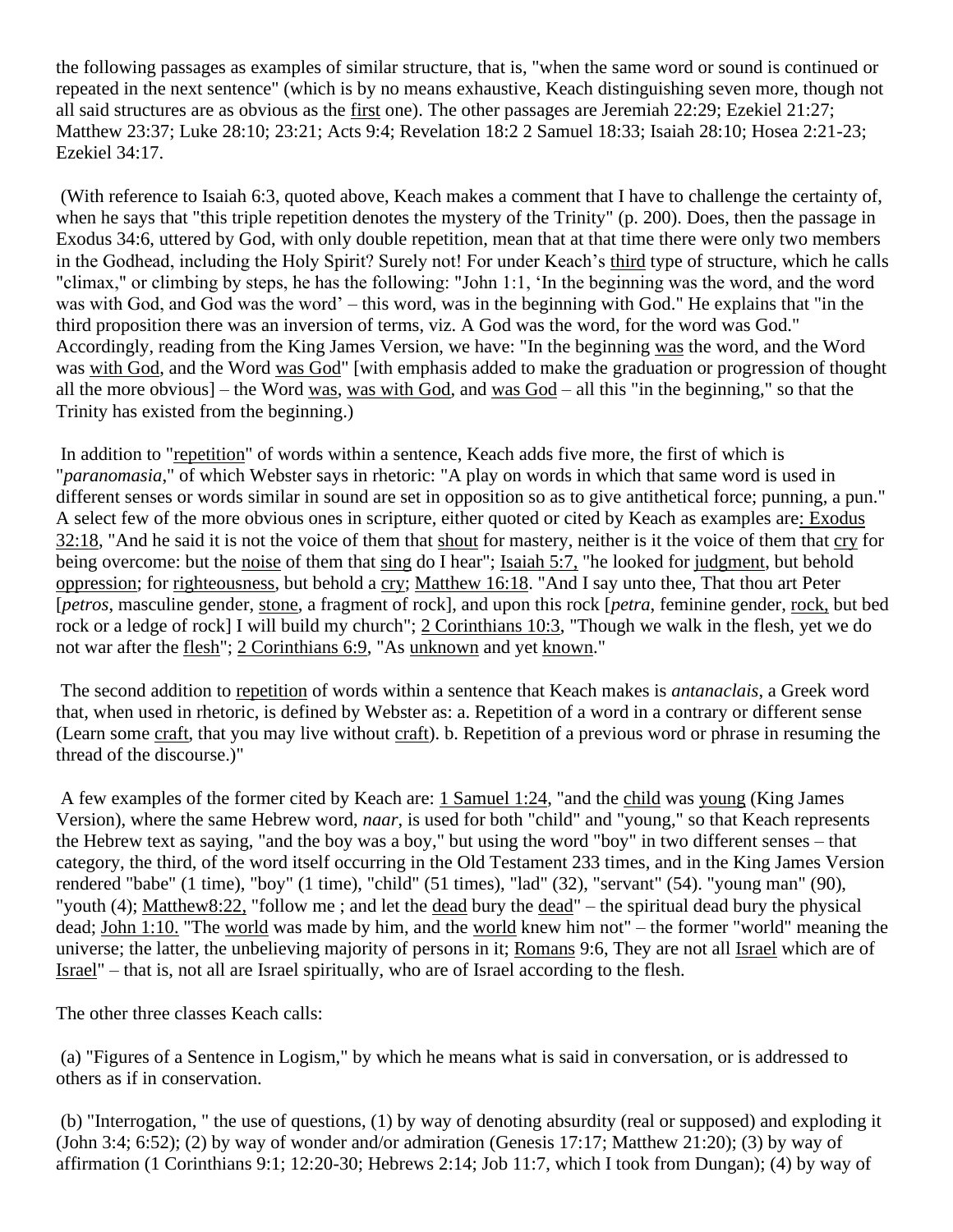demonstration of a certain subject, of which something affirmed or predicted (Ezekiel 8:6; Matthew 11:7-9); (5) by was of expressing doubt (Genesis 18:12; Romans 10:6-7); (6) by way of exaltation and extenuation (Psalm 31:19; 8:4); an so on through nine more.

(c) "Figures of a Sentence in Dialogism." Which Keach list as five in number, expressive of (1) doubt or deliberation; (2) communication of information; (3) anticipating or avoiding or answering an objection; (4) seriously granting the profession of another to be correct but inconsistent with his practice, or ironically granting or permitting a thing verbally when indeed prohibiting it; (5) conceding a statement or professed belief to be correct, yet of no profit or advantage to be one making it, as, "Thou belivest that there is one God, thou doest well; the devils also believe and tremble" (James 2:19).

## (THE END OF KEACH SOCALLED "TYPES," WITH HIS REMAINING FIGURES OF SPEECH BEING UNDER THE UMBRELLA OF "SCHEMES."

k. Schemes. This word, derived from the Greek *Schema*, has been used in contrast with Figures, derived from the Latin *Futura*, when using them as umbrella words to cover and distinguish two species of figurative language. All the foregoing figures of speech have been under the category of "Figures," and confined to the use of words within sentences, whereas now reference will be to the structures of sentences themselves.

It will be noted above that under the topic of "figures" there is a subtopic "Figures of a Word," which includes the sub-subtopics "Figures of a sentence in Logism" and "Figures of speech in Dialogism." Since "dialogism" obviously refers to conversation or communication on the part of two or more persons, whether formal or informal, "Figures of a Sentence in Logism" must refer to communication of one person only ("Monologism") – though I have no dictionary that gives the word "Logism." But that distinction does not apply except within sentences themselves in the category of "Schemes".

He latter word is derived from the Greek *schema*, plural *schemata*, to which we have been introduced on pages 2 and 3. There we learned that what the Greeks called *Schema*, the Latins' called *Futura*. But Webster says of the English word Scheme, that it is from the Latin *schema*, a rhetorical figure, a shape, figure, manner, from the Greek *schema*, form, outline plan (which means the Latins also adopted the word along side their *futura*). And it has been adopted into English as it was in Latin, as *schema*, defined by Webster as "Scheme, plan, outline, or diagram; specifi[cally]. In logic, a syllogistic figure." (Webster also states that in rhetoric it has been used as "a figure of speech," but "obsolete" – not so used now in English.)

The topic of "Themes" (the internal plan and structure of sentences) occupies almost ten pages in Keach's book. So all we can do is to list his subtopic headings: I. Schemes taken from Causes; II. Schemes taken from Adjuncts and circumstances; III. Schemes taken from Disparates or different Things; IV. Schemes taken from Opposites, or contraries; V. Schemes taken from Comparates; VI. Schemes taken from Division; VII. Schemes taken from definition; VIII. Schemes taken from Testimony (occupying five full pages). One example of the latter: "Titus 1:12, 'The Cretans are always liars, evil beast, slow bellies,' verse 13, 'This witness is true.'" Keach says of this: "There is a most elegant Oxymoron, in these words of Paul; the Cretans are always liars; but the that said this is a Cretan, therefore (it may be concluded) he is a liar; yet Paul says his testimony is true: and hence perhaps he calls him a prophet; … Hence Paul calls him a prophet, whether by way of irony, or because of the subject he treated on we will not determine."

It seems to me that "Parallelism" is an outstanding and highly important example of internal plan and structure of sentences, though from an approach different from the above. Yet if Keach includes it anywhere I have searched for it in vain. The word is from the Greek *parallelismos*, from *para*, beside, and *allelo*, each. As a figure of speech it is a placing beside each other two or more lines having the same or similar import, or else opposite import, and is characteristic especially of Hebrew poetry, found abundantly in the Psalms and in book of Proverbs, but not limited to them. See Exodus 15:1-18,21; 1 Samuel 18:7; Judges 5:1-31; Luke 1:41-55; etc.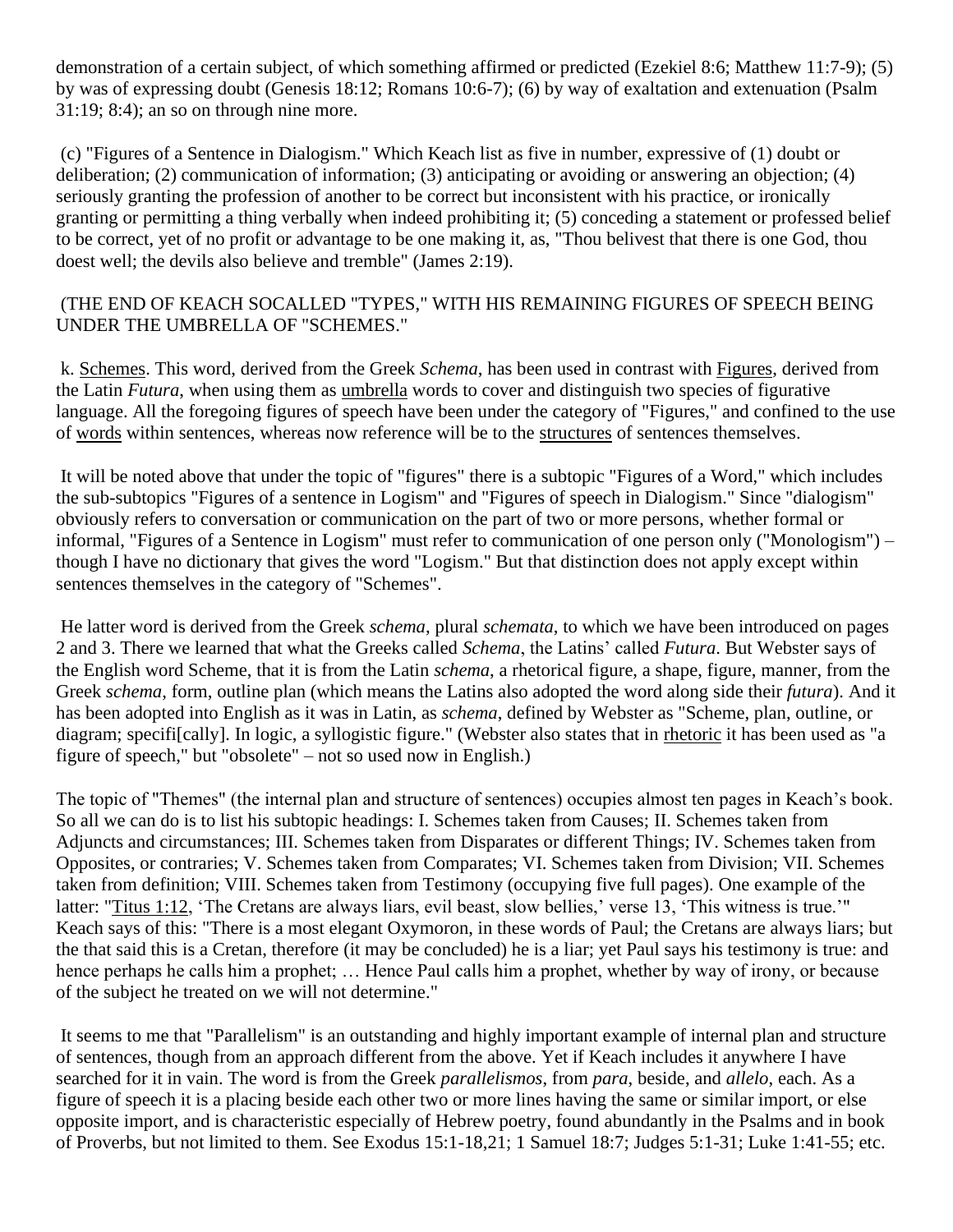Dungan makes the following classifications: (1) "Synonymous Parallelism" – when the lines contain the same thought, or nearly the same; (2) "Antithetic Parallelism" – in which lines or sentences are made to oppose each other; (3) "Synthetic Parallelism" – where words and sentences do not answer to each other, yet run parallel for the sake of greater strength, and may even run to several lines in cumulative fashion, either on the ascendent scale. (See Psalm 9:1-6 for an example ascendent scale, and again in vs.7-11; also Proverbs 9:13-17 for descendent scale).

1. Types. The word "type" is from the Greek *typos*, the mark of a blow, impression, form of character. And a correlative term is *antityous*, or antitype, corresponding in some way to the type – the type being the original, and the antitype a copy in the sense we are considering.

Dungan gives this simple illustration: "We say we have seen a horse's foot in the clay, when we have seen only an impression of his foot, which would be the type. But when we take the track of the foot for the foot , we have just the opposite of the foot. So if a man should strike his fist into a ball of putty, he would leave there, not his fist, but the type of it. Though this is not the meaning it generally has in the Bible, yet to remember this original import will be of service in the interpretation of types."

Then he makes the following further observations, which we present in condensed form:

(a) We must not expect the type and the antitype to be the same, which would identity, not type and antitype. So they will not be the analogous in every respect, but in some particular one or ones. (b) Finding the purpose of a given type, its application in antitype will usually be easy. (c) It must foretell something, for if it is representative of a present truth or duty, it is a symbol (yet to be discussed), not a type. (d) It must not simply happen to represent something in the future, and therefore do as an illustration, but must have been intended to represent that thought or fact when it was given. Hence, it must be as old in design as its antitype. (e) The scriptures should be made to interpret types as far as possible, and with their definition we must be content. (f) Yet there may be analogies not demonstrated as types in the Bible, that are close enough to be type and antitype, whether so intended or not, and may therefore serve excellently as illustrations. (g) As in the interpretation of symbols (yet to be discussed), the similarities between type and antitype, will lead in most cases to the true meaning. (h) Anything, to be a type, must have been a real person, thing, event, or office (not true of symbols). (I) The antitype is always superior to the type in at least some respect, else there would be no reason in the type – which is always visible at the time it is given, because it is material; but the antitype contains divine or spiritual thought. And occasionally there may be more than one antitype, or fulfillment, the first antitype also being a type for a second antitype (as in the case of Moses, Joshua, and Christ (the fulfillment of both the proceeding) – this anticipating Dungan further along). (j) Sometimes figurative language is employed in giving a typical event, and should be treated as it would be in any other circumstances. (k) The rules for interpreting symbols (yet to be given) apply as well to types, as they have several things in common. And insofar as the type becomes a prophecy, history should also be carefully examined, that we may have all the facts on both sides.

Finally, Dungan presents "THE SEVERAL KINDS OF TYPES," as to sources from which they are drawn, as follows:

(1.) Typical persons. – (a) Types of Christ: Adam (Romans 5:12-19; 1 Corinthians 15:22,45); Moses (Acts 3:22-24; cf. Deuteronomy 18:15-19); Joshua (see Hebrews 4:8-9, and the fact Joshua was the immediate successor of Moses (Numbers 27:18-20; Deuteronomy 1:37-38; 31:1-3,22-23; 34:9 Joshua 1:1-7; Deut.34:8-9); Melchisedek (Hebrews 5:5-10; 6:20; 7:1-17; cf. Genesis 14:18-20; Psalm 110:4); David (Acts 13:32-34; cf. Isaiah 9:6-7); Solomon, but more feebly (Romans 1:1-4; cf. 1 Samuel 7:13-15; 1 Kings 8:18-20); Zarubbalel (Haggai 1:1-12; Zechariah 4:1-10; 6;12-13;Cyrus, king of Persia (Isaiah 44:28; 45:1-4). (b) A type of Judas: Ahithophel (Acts 1:16-20; Psalm 109:1; cf. 2 Samuel 15:30-34; 17:23; Psalm 41:9;55:12-13,20). (c) A type of John the Baptist: Elijah (Isaiah 40:3-4; Malachi 3:1; 4:5-6; cf. Matthew 3:1-3; 11:14; 17:10-12; Luke 1:17).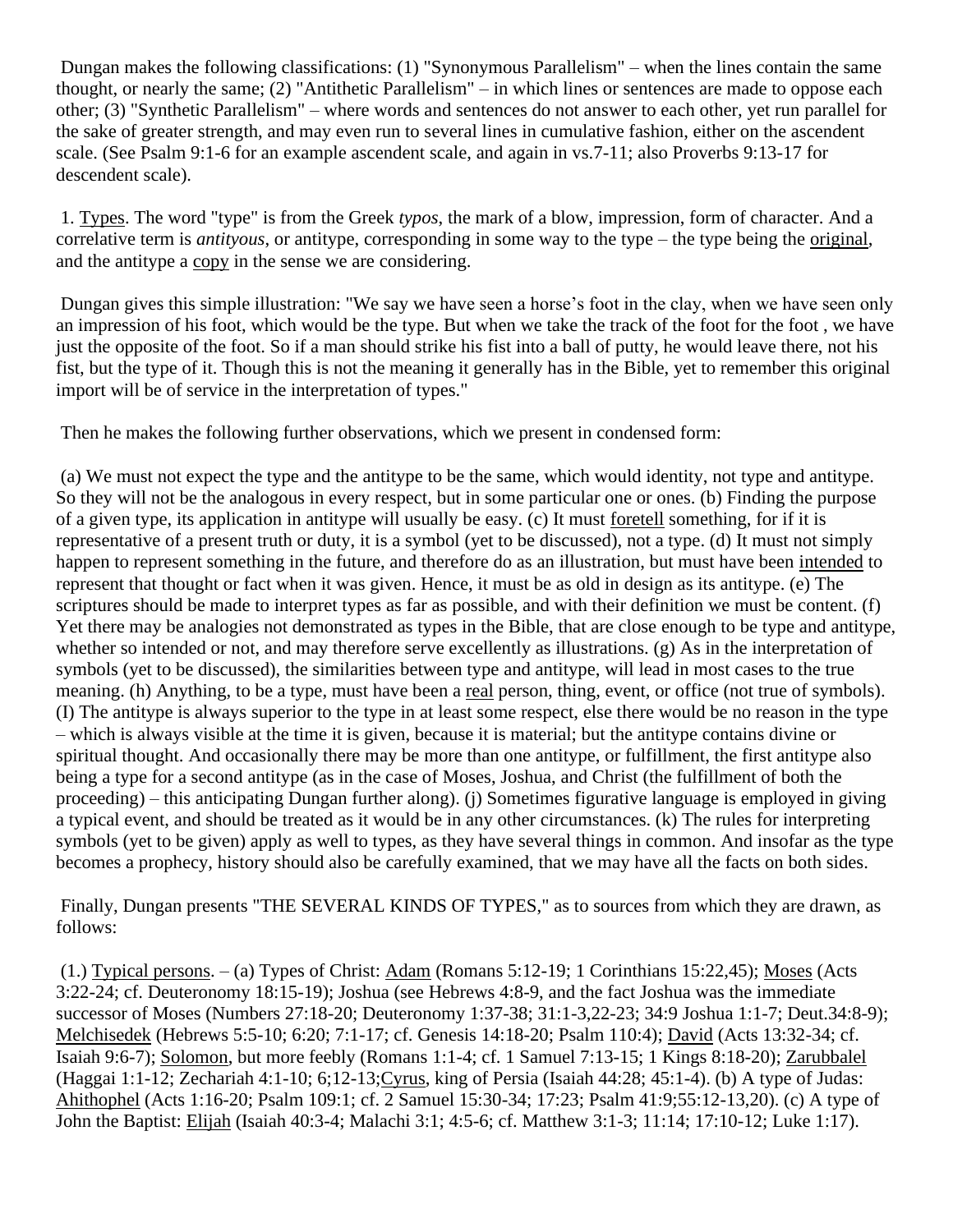(2.) Typical things.  $-$  (a) The serpent in the wilderness (Numbers 21:9), a type of Christ lifted up on the cross (John 3:14). (b) Lambs slain from the foundation of the world (Genesis 4:4, etc., etc.) A type of Christ; "the Lamb of God that taketh away the sin of the world" (John 1:29; cf. Hebrews 10:3).

(3.) Typical institutions. – (a) The Sabbath, a type of the Christian's rest in Christ (Matthew 11:28-29), especially the eternal rest in heaven (Hebrews 10:1-4); (b) The Passover lamb (Exodus 12), a type of Christ, "our passover" (1 Corinthians 5:7); (c) The year of Jubilee, a year of great deliverance from debt and bondage (Leviticus 25) was a type of savior's work (Luke 4:16-21); (d) The Tabernacle and all of its services and ritual, a type of the church and its functions and blessings on earth and ultimately in heaven (Hebrews 8:8-10, 12:18- 29).

(4.) Typical offices. – (a) Of Prophet, to supply divinely communicated knowledge to other men; (b) Of Priest, to make offerings to God for removal of human sin; and (c) Of King, to exercise divinely authorized governmental rule and protection for his subjects. In the theocracy of ancient Israel, each of these came to his office by first being anointed by God – in Hebrew, messiah: in Greek, *christos*; in English anointed. All the foregoing were types of Jesus Christ, who combines all these offices in himself, and is preeminently "the Christ"; and citizens of his kingdom are "Christians." Christ is our great High Priest, and under him we are all priest (1 Peter 2:5; cf. Revelation 1:6; 5:10; 20:6), but make all our approaches to God through him (see John 16:23-24,27).\*{at the end of this paper}.

We are omitting (5.) Typical conduct; (6.) Typical events; and (7.) Typical places, for want of time and space. The foregoing have been condensed and somewhat otherwise adapted. And the remaining figures of speech will also have to be merely sketched.

m. Symbols. The word is from the Greek *sumbolon*, from the sun, with and *ballein*, to throw, to throw with, or throw together. Dungan quotes a definition from Webster as fairly exhausting its meaning: as being "the sign of representation of something moral or intellectual, by the images or properties of natural things; an emblem, a representation; as the lion is a symbol of courage; the lamb is the symbol of meekness or patience." Dungan explains that, while a "type" always represents something yet to be, a "symbol" may represent the conditions existing at the time, or it may relate to something to occur in the future and thus become a typological prophecy.

Dungan classifies symbols as being (1) Miraculous, as the burning bush Moses saw at Horeb that did not consume, which made something of the dignity and glory of the God of Abraham, Isaac, and Jacob to appear prior to his being commissioned for his tremendously important task ahead of leading Israel from Egypt to Canaan (Exodus 3:2); (2) Material, as bread and fruit of the vine in the Lord's supper are symbols of the body and blood of Christ (Matthew 26:26-28); (3) Visional, as the apostle Peter's vision on the housetop in Joppa to prepare him for going to Caesarea to preach the gospel to Gentiles for the first time (Acts 10). The greater part of the book of Revelation is also descriptive of visional symbols seen by the apostle John while banished on the Island of Patmos.

n. Parables. The word in the singular is from the Greek *para*, beside and *ballein*, to throw; hence a placing beside or together, a comparing, comparison: a story by which something in harmony with reality is used as a means of presenting a moral thought. The actors in a parable are real – in the sense of being human, and doing nothing which by nature they could not do or experience. In this respect it is the opposite of a "fable," as we use that term today, in which human qualities are attributed to animate and inanimate beings, as in Judges 9:6-21 and 2 Kings 14:8-10.

Among the ancients, however there were but few designations for figurative language. And in the scriptures we have only the parables, proverb, type, and allegory named, and the fable used but not named – with parable containing all we put into parable, simile, similitude (prolonged simile) – and with parable and proverb sometimes used interchangeably, as noted above under "Parable," beginning on page 16.